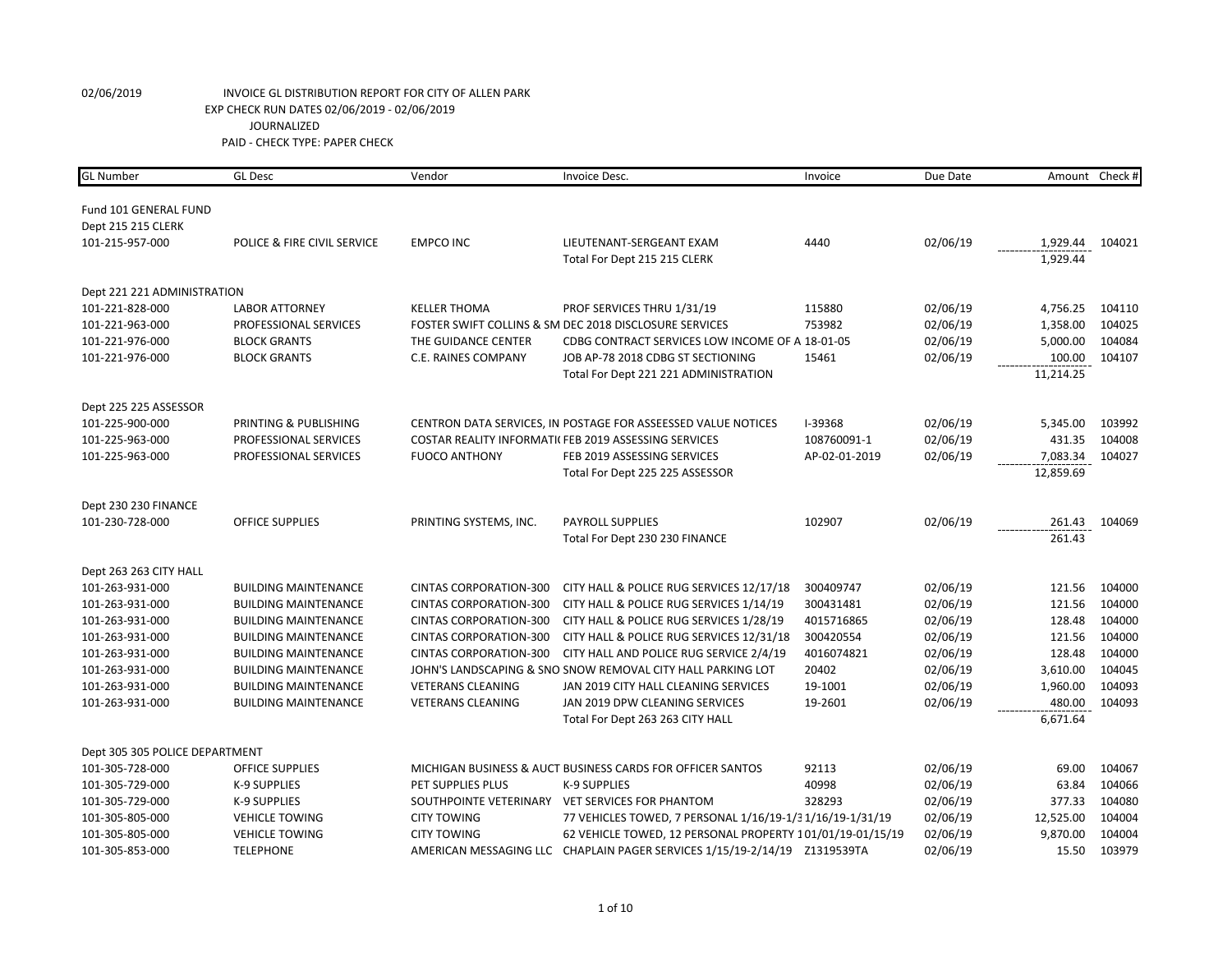| <b>GL</b> Number             | <b>GL Desc</b>                            | Vendor                                     | Invoice Desc.                                             | Invoice      | Due Date | Amount    | Check # |
|------------------------------|-------------------------------------------|--------------------------------------------|-----------------------------------------------------------|--------------|----------|-----------|---------|
| 101-305-853-000              | <b>TELEPHONE</b>                          | <b>VERIZON WIRELESS</b>                    | PHONE SERVICES POLICE DEPT 12/11/18-1/10/ 9822053289      |              | 02/06/19 | 684.18    | 104090  |
| 101-305-958-000              | <b>MEMBERSHIP &amp; DUES</b>              |                                            | INTERNATIONAL ASSOC. CHIE 2019 MEMBERSHIP CHIEF WILKEWITZ | 0049260      | 02/06/19 | 190.00    | 104039  |
| 101-305-958-000              | <b>MEMBERSHIP &amp; DUES</b>              |                                            | INTERNATIONAL ASSOC. CHIE MEMBERSHIP FOR LT SODEN         | 0043628      | 02/06/19 | 190.00    | 104039  |
| 101-305-958-000              | <b>MEMBERSHIP &amp; DUES</b>              |                                            | INTERNATIONAL ASSOC. CHIE MEMBERSHIP FOR LT EGAN          | 0043627      | 02/06/19 | 190.00    | 104040  |
|                              |                                           |                                            | Total For Dept 305 305 POLICE DEPARTMENT                  |              |          | 24,174.85 |         |
| Dept 340 340 FIRE DEPARTMENT |                                           |                                            |                                                           |              |          |           |         |
| 101-340-757-500              | <b>RESCUE SUPPLIES</b>                    | J & B MEDICAL SUPPLY, INC. RESCUE SUPPLIES |                                                           | 5017071      | 02/06/19 | 54.24     | 104041  |
| 101-340-757-500              | <b>RESCUE SUPPLIES</b>                    | J & B MEDICAL SUPPLY, INC. RESCUE SUPPLIES |                                                           | 5021504      | 02/06/19 | 71.20     | 104041  |
| 101-340-768-000              | <b>UNIFORMS</b>                           | <b>ALLIE BROTHERS</b>                      | UNIFORM SERVICES FIRE DEPT                                | 74150        | 02/06/19 | 1,417.86  | 103978  |
| 101-340-805-000              | AMBULANCE BILLING                         | ACCUMED BILLING INC.                       | FIRE SERVICES 1/1/19-1/31/19                              | 21064        | 02/06/19 | 5,328.76  | 103974  |
| 101-340-835-000              | <b>PHYSICALS</b>                          | <b>BIO-CARE INCORPORATED</b>               | HAZMAT PHYSICALS FIRE DEPT                                | 5660         | 02/06/19 | 70.00     | 103987  |
| 101-340-853-000              | <b>TELEPHONE</b>                          | <b>AT &amp; T</b>                          | FIRE SERVICES 1/10/19-2/9/19                              | 313928637701 | 02/06/19 | 203.52    | 103983  |
| 101-340-853-000              | <b>TELEPHONE</b>                          | <b>JONES WILLIAM A</b>                     | REIMBURSEMENT FOR OVERPAYMENT OF AME REIMBURSEMENT        |              | 02/06/19 | 35.00     | 104047  |
| 101-340-853-000              | <b>TELEPHONE</b>                          | <b>VERIZON WIRELESS</b>                    | FIRE PHONE SERVICES 12/11/18-1/10/19                      | 9821971557   | 02/06/19 | 96.06     | 104089  |
| 101-340-920-000              | <b>UTILITIES</b>                          | <b>CONSTELLATION</b>                       | NOV 2018 GAS SERVICES MISSING UNITS BG-212494335-1        |              | 02/06/19 | 636.38    | 104005  |
| 101-340-939-000              | <b>VEHICLE MAINTENANCE</b>                | ROWLEY BROTHERS INC.                       | <b>PARTS</b>                                              | 2215309-00   | 02/06/19 | 114.88    | 104072  |
| 101-340-960-000              | <b>EDUCATION &amp; TRAINING</b>           | SCHOOLCRAFT COLLEGE                        | PRE-REQUIST CLASS FOR FIRE OFFICER                        | 00000217     | 02/06/19 | 95.00     | 104074  |
|                              |                                           |                                            | Total For Dept 340 340 FIRE DEPARTMENT                    |              |          | 8,122.90  |         |
|                              |                                           |                                            |                                                           |              |          |           |         |
|                              | Dept 445 445 DEPARTMENT OF PUBLIC SERVICE |                                            |                                                           |              |          |           |         |
| 101-445-757-000              | <b>OPERATING SUPPLIES</b>                 | <b>CORRIGAN OIL CO</b>                     | <b>SUPPLIES</b>                                           | 6758812-IN   | 02/06/19 | 6,688.90  | 104007  |
| 101-445-768-000              | <b>UNIFORMS</b>                           | ALCALA, MARCOS                             | REIMBURSEMENT PAIR OF SAFETY BOOTS                        | REIBURSEMENT | 02/06/19 | 350.00    | 103977  |
| 101-445-768-000              | <b>UNIFORMS</b>                           | CINTAS CORP. #0721                         | DEC UNIFORM SERVICES DPS                                  | 4013537825   | 02/06/19 | 91.14     | 104002  |
| 101-445-768-000              | <b>UNIFORMS</b>                           | CINTAS CORP. #0721                         | DEC 2018 UNIFORM SERVICES DPS                             | 4013827979   | 02/06/19 | 91.14     | 104002  |
| 101-445-768-000              | <b>UNIFORMS</b>                           | CINTAS CORP. #0721                         | DEC 2018 UNIFORM SERVICES DPS                             | 4013216958   | 02/06/19 | 162.64    | 104002  |
| 101-445-768-000              | <b>UNIFORMS</b>                           | CINTAS CORP. #0721                         | DEC 2018 UNIFORM SERVICES GARAGE                          | 4013216824   | 02/06/19 | 48.51     | 104002  |
| 101-445-768-000              | <b>UNIFORMS</b>                           | CINTAS CORP. #0721                         | DEC 2018 UNIFORM SERVICES GARGE                           | 4013537840   | 02/06/19 | 60.51     | 104002  |
| 101-445-768-000              | <b>UNIFORMS</b>                           | CINTAS CORP. #0721                         | DEC 2018 UNIFORM SERVICES GARAGE                          | 4014151192   | 02/06/19 | 60.51     | 104002  |
| 101-445-768-000              | <b>UNIFORMS</b>                           | CINTAS CORP. #0721                         | DEC 2018 UNIFORM SERVICES DPS                             | 4014151175   | 02/06/19 | 91.14     | 104002  |
| 101-445-768-000              | <b>UNIFORMS</b>                           | CINTAS CORP. #0721                         | DEC 2018 UNIFORM SERVICES DPS                             | 4013827874   | 02/06/19 | 48.51     | 104002  |
| 101-445-768-000              | <b>UNIFORMS</b>                           | DEDVUKOVIC, JACOB                          | REIMBURSEMENT FOR 2 STEEL TOE SAFETY BO REIMBURSEMENT     |              | 02/06/19 | 350.00    | 104009  |
| 101-445-920-000              | <b>UTILITIES</b>                          | <b>DTE ENERGY</b>                          | ELECTRIC SERVICES FROM 12/11/18-1/10/19                   | 02062019     | 02/06/19 | 22.94     | 104015  |
| 101-445-926-000              | <b>STREET LIGHTING</b>                    | <b>DTE ENERGY</b>                          | STREETLIGHTS 12/11/18-1/23/19                             | 02062019     | 02/06/19 | 526.64    | 104016  |
| 101-445-931-000              | <b>BUILDING MAINTENANCE</b>               | A & B LOCKSMITH                            | <b>BUILDING MNT</b>                                       | 86061        | 02/06/19 | 30.00     | 103973  |
| 101-445-931-000              | <b>BUILDING MAINTENANCE</b>               | A & B LOCKSMITH                            | <b>SUPPLIES</b>                                           | 86442        | 02/06/19 | 520.50    | 103973  |
| 101-445-939-000              | <b>VEHICLE MAINTENANCE</b>                | <b>VERSALIFT</b>                           | SERVICES ON 2007 VEHICLE                                  | S22386       | 02/06/19 | 412.50    | 103989  |
| 101-445-939-000              | <b>VEHICLE MAINTENANCE</b>                | <b>EXOTIC AUTOMATION &amp; SUPIPARTS</b>   |                                                           | 1850663      | 02/06/19 | 224.28    | 104023  |
| 101-445-939-000              | <b>VEHICLE MAINTENANCE</b>                | <b>GLENDALE AUTO VALUE</b>                 | PARTS FOR 2007 FORD                                       | 359-159519   | 02/06/19 | 40.89     | 104028  |
| 101-445-939-000              | <b>VEHICLE MAINTENANCE</b>                | <b>GLENDALE AUTO VALUE</b>                 | <b>PARTS</b>                                              | 359-159212   | 02/06/19 | 29.89     | 104028  |
| 101-445-939-000              | <b>VEHICLE MAINTENANCE</b>                | <b>GLENDALE AUTO VALUE</b>                 | <b>PARTS</b>                                              | 359-159159   | 02/06/19 | 399.95    | 104028  |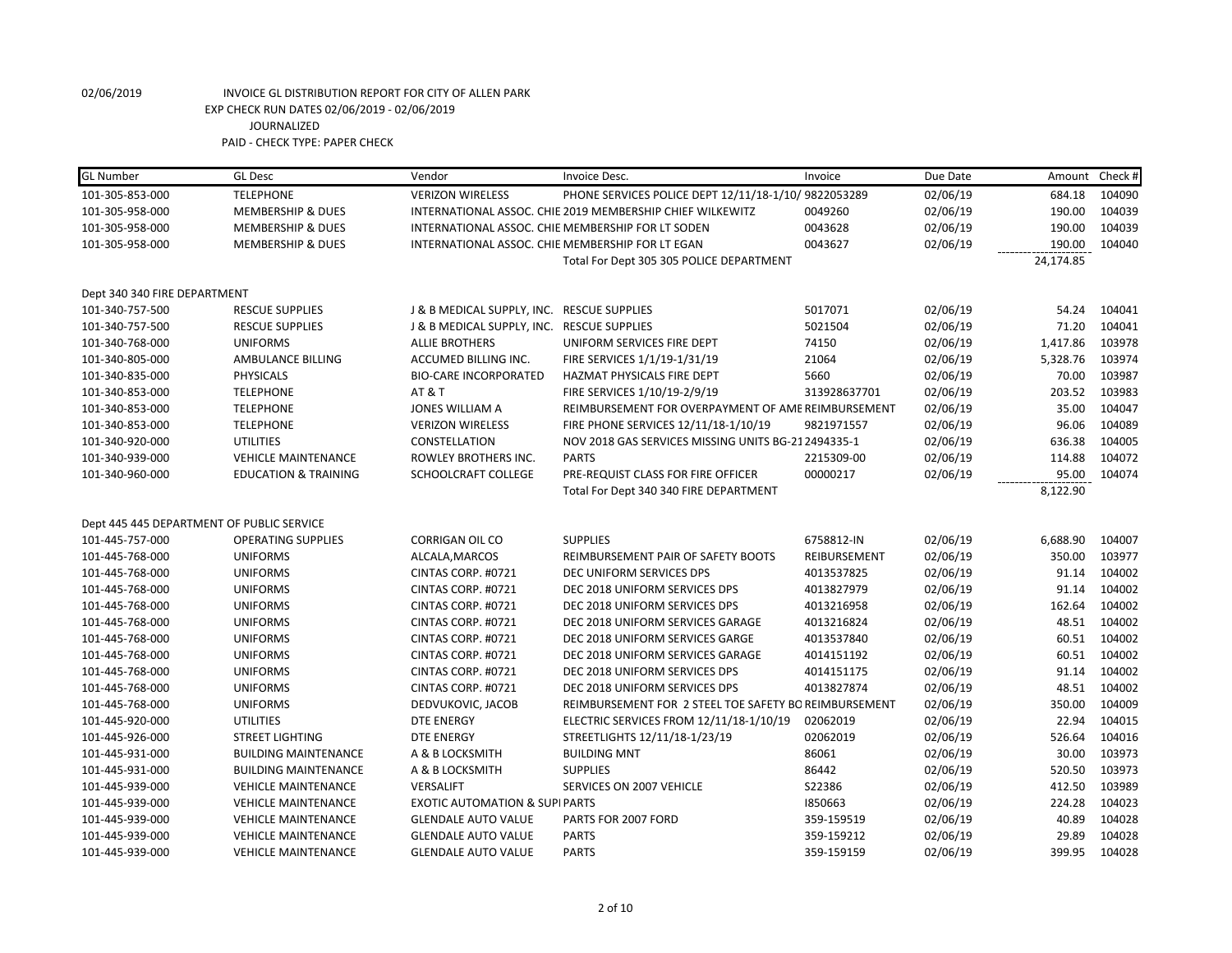| <b>GL Number</b>              | <b>GL Desc</b>                            | Vendor                                        | Invoice Desc.                                                                | Invoice      | Due Date | Amount    | Check # |
|-------------------------------|-------------------------------------------|-----------------------------------------------|------------------------------------------------------------------------------|--------------|----------|-----------|---------|
| 101-445-939-000               | <b>VEHICLE MAINTENANCE</b>                | <b>GLENDALE AUTO VALUE</b>                    | <b>PARTS</b>                                                                 | 359-159250   | 02/06/19 | 0.00      | 104028  |
| 101-445-939-000               | <b>VEHICLE MAINTENANCE</b>                | <b>GLENDALE AUTO VALUE</b>                    | <b>PARTS</b>                                                                 | 359-159172   | 02/06/19 | 29.89     | 104028  |
| 101-445-939-000               | <b>VEHICLE MAINTENANCE</b>                | ROWLEY BROTHERS INC.                          | PARTS AND SERVICES                                                           | 2208699-00   | 02/06/19 | 477.50    | 104072  |
| 101-445-939-000               | <b>VEHICLE MAINTENANCE</b>                | ROWLEY BROTHERS INC.                          | <b>CREDIT ON CORE RETURN</b>                                                 | 2198411-00   | 02/06/19 | (100.00)  | 104072  |
| 101-445-939-000               | <b>VEHICLE MAINTENANCE</b>                | ROWLEY BROTHERS INC.                          | <b>PARTS</b>                                                                 | 2215309-00   | 02/06/19 | 114.88    | 104072  |
| 101-445-939-000               | <b>VEHICLE MAINTENANCE</b>                | <b>TAYLOR CHEVROLET</b>                       | <b>SUPPLIES</b>                                                              | 274259CVR    | 02/06/19 | 815.76    | 104083  |
| 101-445-939-000               | <b>VEHICLE MAINTENANCE</b>                |                                               | TREDROC TIRE ALLEN PARK 7: PARTS AND SERVICES SWEEPER                        | 7360041923   | 02/06/19 | 341.69    | 104086  |
|                               |                                           |                                               | Total For Dept 445 445 DEPARTMENT OF PUBLIC SERVICE                          |              |          | 11,930.31 |         |
| Dept 707 707 PARKS & REC      |                                           |                                               |                                                                              |              |          |           |         |
| 101-707-760-000               | <b>SENIOR ACTIVITIES</b>                  |                                               | DOWNRIVER SENIOR OLYMPI 2019 SENIOR OLYMPICS ENTRY FEE                       | 2019         | 02/06/19 | 200.00    | 104014  |
| 101-707-920-000               | <b>UTILITIES</b>                          | <b>DTE ENERGY</b>                             | ELECTRIC SERVICES FROM 12/11/18-1/10/19                                      | 02062019     | 02/06/19 | 201.53    | 104015  |
| 101-707-935-000               |                                           |                                               | COMPUTER SOFTWARE MAINTEN/ SOUTHERN MICHIGAN INFOR UPGRADES AND CONSULTS P&R | 3801         | 02/06/19 | 1,240.00  | 104079  |
| 101-707-939-000               | <b>VEHICLE MAINTENANCE</b>                | <b>GLENDALE AUTO VALUE</b>                    | <b>PARTS</b>                                                                 | 359-160184   | 02/06/19 | 169.95    | 104028  |
| 101-707-960-000               | GENERAL EDUCATION/TUITION RE HAWKINS, PAT |                                               | REIMBURSEMENT FOR MILEAGE TO MPARKS CI REIMBURSEMENT                         |              | 02/06/19 | 151.94    | 104036  |
|                               |                                           |                                               | Total For Dept 707 707 PARKS & REC                                           |              |          | 1,963.42  |         |
| Dept 751 751 COMMUNITY CENTER |                                           |                                               |                                                                              |              |          |           |         |
| 101-751-757-000               | <b>OPERATING SUPPLIES</b>                 | <b>AMERIGAS</b>                               | PROPANE SERVICES COMM CTR                                                    | 3087169436   | 02/06/19 | 131.93    | 103980  |
| 101-751-757-000               | <b>OPERATING SUPPLIES</b>                 | GORDON FOOD SERV.                             | INVOICE SHORT PAID ON CHECK 103586                                           | 846146018    | 02/06/19 | 217.00    | 104031  |
| 101-751-757-000               | <b>OPERATING SUPPLIES</b>                 | GORDON FOOD SERV.                             | <b>SUPPLIES FOR PARKS &amp; REC</b>                                          | 846147067    | 02/06/19 | 186.37    | 104031  |
| 101-751-757-000               | <b>OPERATING SUPPLIES</b>                 | GORDON FOOD SERV.                             | <b>SUPPLIES FOR PARKS &amp; REC</b>                                          | 917061008    | 02/06/19 | 273.21    | 104031  |
| 101-751-757-000               | <b>OPERATING SUPPLIES</b>                 | GORDON FOOD SERV.                             | SUPPLIES FOR CONCESSION STAND                                                | 846147180    | 02/06/19 | 50.97     | 104031  |
| 101-751-757-000               | <b>OPERATING SUPPLIES</b>                 | GORDON FOOD SERV.                             | <b>SUPPLIES PARKS &amp; REC</b>                                              | 917061163    | 02/06/19 | 7.98      | 104031  |
| 101-751-757-000               | <b>OPERATING SUPPLIES</b>                 | <b>LEONARD'S SYRUPS</b>                       | <b>SUPPLIES CIVIC CENTER</b>                                                 | 861902504    | 02/06/19 | 339.00    | 104052  |
| 101-751-757-000               | <b>OPERATING SUPPLIES</b>                 | <b>PARK ATHLETIC SUPPLY</b>                   | WHISTLES FOR COMM CTR                                                        | 168808       | 02/06/19 | 48.00     | 104064  |
| 101-751-757-000               | <b>OPERATING SUPPLIES</b>                 | PEPSI COLA                                    | SUPPLIES FOR COMM CTR                                                        | 84608406     | 02/06/19 | 386.14    | 104065  |
| 101-751-816-000               | PROF. SERV. - OTHER                       | JERRY COHEN ELITE LAB INC                     | JAN 2018 COOLING WATER TREATMENT                                             | 7696         | 02/06/19 | 200.00    | 104044  |
| 101-751-816-000               | PROF. SERV. - OTHER                       | <b>MACKER TEK LTD</b>                         | CAMERA'S LICENSE SHIPPING COMM CTR                                           | 517          | 02/06/19 | 4,349.31  | 104054  |
| 101-751-920-000               | UTILITIES                                 | ALLEN PARK WATER                              | WATER BILL SERVICES COMM CTR                                                 | 401-WH158-00 | 02/06/19 | 1,779.86  | 103981  |
| 101-751-920-000               | <b>UTILITIES</b>                          | <b>CONSTELLATION</b>                          | NOV 2018 GAS SERVICES MISSING UNITS BG-21 2494316-1                          |              | 02/06/19 | 51.79     | 104005  |
| 101-751-920-000               | <b>UTILITIES</b>                          | <b>DTE ENERGY</b>                             | STREETLIGHTS 12/11/18-1/23/19                                                | 02062019     | 02/06/19 | 10,078.71 | 104016  |
| 101-751-931-000               | <b>BUILDING MAINTENANCE</b>               | <b>CAMFIL USA</b>                             | SUPPLIES FOR COMMUNITY CENTER                                                | 30067163     | 02/06/19 | 256.60    | 103988  |
| 101-751-931-000               | <b>BUILDING MAINTENANCE</b>               | NETWORK SERVICES COMPAI SUPPLIES              |                                                                              | 6567252-00   | 02/06/19 | 106.35    | 104061  |
| 101-751-931-000               | <b>BUILDING MAINTENANCE</b>               | NETWORK SERVICES COMPAI SUPPLIES              |                                                                              | 6567250-00   | 02/06/19 | 269.77    | 104061  |
| 101-751-931-000               | <b>BUILDING MAINTENANCE</b>               | <b>ORKIN</b>                                  | JAN 2019 SERVICES COMMUNITY CENTER                                           | 175781296    | 02/06/19 | 78.08     | 104063  |
| 101-751-934-000               | EQUIPMENT MAINTENANCE                     | FRANK J. ZAMBONI & CO., INI PARTS FOR ZAMBONI |                                                                              | 96640        | 02/06/19 | 1,224.39  | 104026  |
| 101-751-934-000               | <b>EQUIPMENT MAINTENANCE</b>              | <b>HAYES PRECISION INC</b>                    | <b>BLADE SHARPENING COMM CTR</b>                                             | 5382         | 02/06/19 | 64.00     | 104037  |
| 101-751-934-000               | <b>EQUIPMENT MAINTENANCE</b>              | <b>TRIAD SERVICE CENTER</b>                   | <b>SCHEDUED MNT</b>                                                          | 9352437      | 02/06/19 | 91.00     | 104087  |
|                               |                                           |                                               | Total For Dept 751 751 COMMUNITY CENTER                                      |              |          | 20,190.46 |         |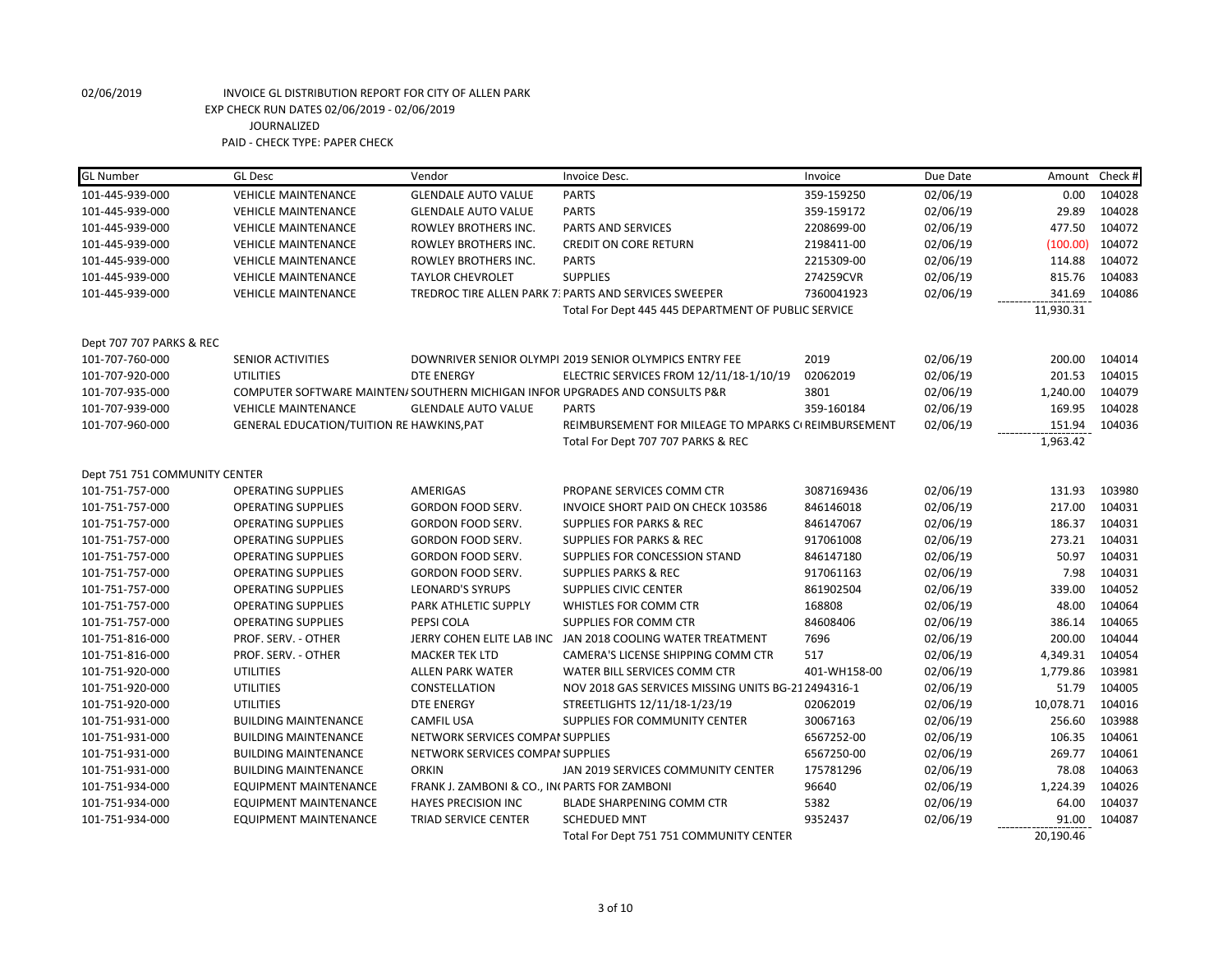| <b>GL</b> Number                  | <b>GL Desc</b>                                                                    | Vendor                  | Invoice Desc.                                                                      | Invoice    | Due Date |           | Amount Check # |
|-----------------------------------|-----------------------------------------------------------------------------------|-------------------------|------------------------------------------------------------------------------------|------------|----------|-----------|----------------|
| Dept 803 HISTORICAL               |                                                                                   |                         |                                                                                    |            |          |           |                |
| 101-803-920-000                   | <b>UTILITIES</b>                                                                  | <b>ALLEN PARK WATER</b> | WATER SERVICES 10/1/18-1/1/19 HISTORICAL 1340-EN155-04                             |            | 02/06/19 | 57.20     | 103981         |
| 101-803-920-000                   | <b>UTILITIES</b>                                                                  | <b>DTE ENERGY</b>       | ELECTRIC SERVICES FROM 12/11/18-1/10/19                                            | 02062019   | 02/06/19 | 49.14     | 104015         |
|                                   |                                                                                   |                         | Total For Dept 803 HISTORICAL                                                      |            |          | 106.34    |                |
|                                   |                                                                                   |                         | Total For Fund 101 GENERAL FUND                                                    |            |          | 99,424.73 |                |
| Fund 202 MAJOR STREET FUND        |                                                                                   |                         |                                                                                    |            |          |           |                |
| Dept 475 475 TRAFFIC SERVICES     |                                                                                   |                         |                                                                                    |            |          |           |                |
| 202-475-703-050                   | INTERFUND LABOR/EQUIP - TRAFF WAYNE COUNTY - ACCTS. RECTRAFFIC SIGNAL MAINT 12/18 |                         |                                                                                    | 297501     | 02/06/19 | 595.32    | 104097         |
| 202-475-703-050                   |                                                                                   |                         | INTERFUND LABOR/EQUIP - TRAFF WAYNE COUNTY - ACCTS. RECTRAFFIC SIGNAL ENERGY 10/18 | 1009349    | 02/06/19 | 219.57    | 104098         |
| 202-475-940-000                   | <b>TRAFFIC SIGNS &amp; SIGNALS</b>                                                | <b>3M COMPANY</b>       | <b>SUPPLIES</b>                                                                    | 9403257663 | 02/06/19 | 311.73    | 103970         |
| 202-475-940-000                   | <b>TRAFFIC SIGNS &amp; SIGNALS</b>                                                | <b>3M COMPANY</b>       | <b>PARTS</b>                                                                       | 9403256220 | 02/06/19 | 928.56    | 103971         |
| 202-475-940-000                   | <b>TRAFFIC SIGNS &amp; SIGNALS</b>                                                | <b>3M COMPANY</b>       | <b>PARTS</b>                                                                       | 9403245224 | 02/06/19 | 141.05    | 103972         |
|                                   |                                                                                   |                         | Total For Dept 475 475 TRAFFIC SERVICES                                            |            |          | 2,196.23  |                |
| Dept 479 PRESERVATION - STREETS   |                                                                                   |                         |                                                                                    |            |          |           |                |
| 202-479-757-000                   | <b>OPERATING SUPPLIES</b>                                                         | AJAX MATERIALS CORP.    | <b>DPS SUPPLIES</b>                                                                | 233718     | 02/06/19 | 1,168.56  | 103976         |
| 202-479-820-000                   | ENGINEERING                                                                       | C.E. RAINES COMPANY     | JOB AP-74 2018 ST SECTIONING & INSPECTION 15459                                    |            | 02/06/19 | 36,728.68 | 104101         |
| 202-479-820-000                   | ENGINEERING                                                                       | C.E. RAINES COMPANY     | JOB AP-63 2018 ROAD PAVEMENT REPAIR                                                | 15453      | 02/06/19 | 756.00    | 104101         |
|                                   |                                                                                   |                         | Total For Dept 479 PRESERVATION - STREETS                                          |            |          | 38,653.24 |                |
|                                   |                                                                                   |                         | Total For Fund 202 MAJOR STREET FUND                                               |            |          | 40,849.47 |                |
| Fund 203 LOCAL STREET FUND        |                                                                                   |                         |                                                                                    |            |          |           |                |
| Dept 475 475 TRAFFIC SERVICES     |                                                                                   |                         |                                                                                    |            |          |           |                |
| 203-475-757-000                   | <b>OPERATING SUPPLIES</b>                                                         | <b>3M COMPANY</b>       | <b>SUPPLIES</b>                                                                    | 9403257663 | 02/06/19 | 311.72    | 103970         |
| 203-475-757-000                   | <b>OPERATING SUPPLIES</b>                                                         | <b>3M COMPANY</b>       | <b>PARTS</b>                                                                       | 9403256220 | 02/06/19 | 928.56    | 103971         |
| 203-475-757-000                   | <b>OPERATING SUPPLIES</b>                                                         | <b>3M COMPANY</b>       | <b>PARTS</b>                                                                       | 9403245224 | 02/06/19 | 141.06    | 103972         |
|                                   |                                                                                   |                         | Total For Dept 475 475 TRAFFIC SERVICES                                            |            |          | 1,381.34  |                |
| Dept 479 PRESERVATION - STREETS   |                                                                                   |                         |                                                                                    |            |          |           |                |
| 203-479-757-000                   | <b>OPERATING SUPPLIES</b>                                                         | AJAX MATERIALS CORP.    | <b>DPS SUPPLIES</b>                                                                | 233718     | 02/06/19 | 1,168.56  | 103976         |
| 203-479-801-205                   | SECTIONING - PRESERVATION                                                         |                         | DOMINIC GAGLIO CONSTRUC AP-52 PMT #6 FINAL PMT 2017 ST SECTIONING AP-52            |            | 02/06/19 | 14,477.21 | 104013         |
| 203-479-801-220                   | <b>PROF'L SERVICES -TREES</b>                                                     | T-N-T TREE SERVICE INC  | <b>SUPPLIES FOR DPS</b>                                                            | 600140     | 02/06/19 | 200.00    | 104082         |
|                                   |                                                                                   |                         | Total For Dept 479 PRESERVATION - STREETS                                          |            |          | 15,845.77 |                |
| Dept 483 ADMINISTRATION - STREETS |                                                                                   |                         |                                                                                    |            |          |           |                |
| 203-483-820-000                   | <b>ENGINEERING</b>                                                                | C.E. RAINES COMPANY     | JOB AP-84 JOINT SEALING & PAVEMENT MARKI 15463                                     |            | 02/06/19 | 663.00    | 104101         |
| 203-483-820-000                   | ENGINEERING                                                                       | C.E. RAINES COMPANY     | JOB AP-69 DEMEAN ST SURVEY SERVICES                                                | 15503      | 02/06/19 | 9,888.20  | 104101         |
| 203-483-820-000                   | ENGINEERING                                                                       | C.E. RAINES COMPANY     | JOB AP-107 SURVEY MCLAIN PAVEMENT REPLA 15717                                      |            | 02/06/19 | 8,000.00  | 104101         |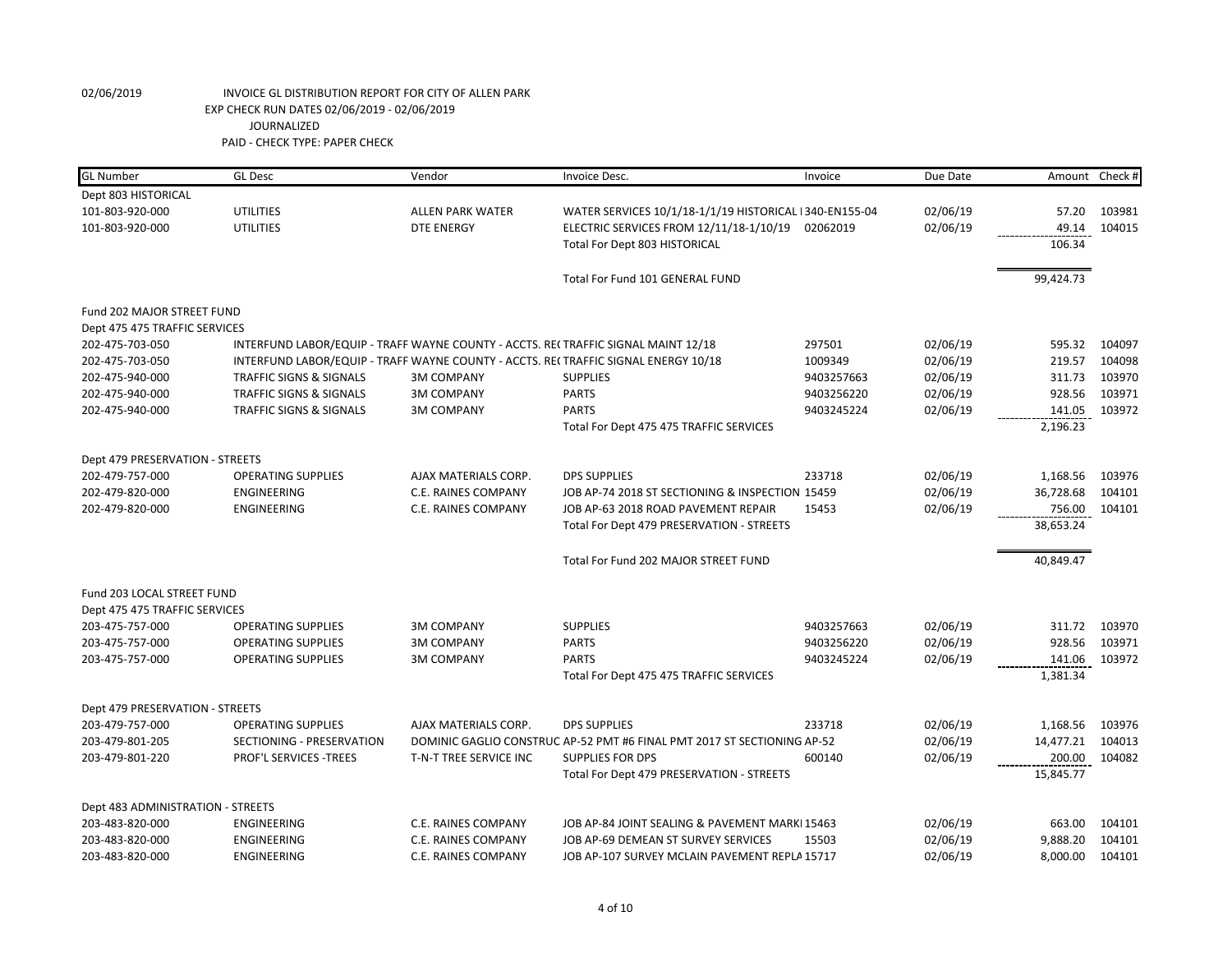| <b>GL Number</b>                 | <b>GL Desc</b>              | Vendor                     | Invoice Desc.                                           | Invoice       | Due Date | Amount    | Check # |
|----------------------------------|-----------------------------|----------------------------|---------------------------------------------------------|---------------|----------|-----------|---------|
| 203-483-820-000                  | ENGINEERING                 | C.E. RAINES COMPANY        | JOB AP-84 SURVEY SEAL COATING PAVEMENT I 15726          |               | 02/06/19 | 2,718.00  | 104101  |
|                                  |                             |                            | Total For Dept 483 ADMINISTRATION - STREETS             |               |          | 21,269.20 |         |
|                                  |                             |                            | Total For Fund 203 LOCAL STREET FUND                    |               |          | 38,496.31 |         |
| Fund 226 RUBBISH FUND            |                             |                            |                                                         |               |          |           |         |
| Dept 450 450 RUBBISH             |                             |                            |                                                         |               |          |           |         |
| 226-450-817-000                  | <b>WASTE DISPOSAL</b>       | LINCOLN PARK, CITY OF      | <b>LEAF DISPOSAL</b>                                    | 0000011620    | 02/06/19 | 2,000.00  | 104053  |
| 226-450-819-000                  | <b>WASTE DISPOSAL</b>       | RIVERVIEW, CITY OF         | DEC 2018 WOOD DISPOSAL                                  | 82865         | 02/06/19 | 694.14    | 104071  |
| 226-450-819-000                  | <b>WASTE DISPOSAL</b>       | RIVERVIEW, CITY OF         | DEC 2018 CONCRETE CLEANUP                               | 82864         | 02/06/19 | 656.13    | 104071  |
|                                  |                             |                            | Total For Dept 450 450 RUBBISH                          |               |          | 3,350.27  |         |
|                                  |                             |                            | Total For Fund 226 RUBBISH FUND                         |               |          | 3,350.27  |         |
| Fund 249 BUILDING FUND           |                             |                            |                                                         |               |          |           |         |
| Dept 000                         |                             |                            |                                                         |               |          |           |         |
| 249-000-607-000                  | <b>FEES REVENUE</b>         | JACKSON, JAMIE             | REFUND ON CANCELLED PERMIT                              | <b>REFUND</b> | 02/06/19 | 170.00    | 104043  |
| 249-000-607-000                  | <b>FEES REVENUE</b>         | SLIFCO ELECTRIC LLC        | REFUND ON PERMIT PE180537                               | <b>REFUND</b> | 02/06/19 | 128.35    | 104077  |
|                                  |                             |                            | Total For Dept 000                                      |               |          | 298.35    |         |
|                                  |                             |                            |                                                         |               |          |           |         |
| Dept 371 371 BUILDING DEPARTMENT |                             |                            |                                                         |               |          |           |         |
| 249-371-853-000                  | <b>TELEPHONE</b>            | <b>VERIZON WIRELESS</b>    | PHONE SERVICES 12/11/18-1/10/19 BLDG TABI 9822017079    |               | 02/06/19 | 108.12    | 104091  |
| 249-371-939-000                  | <b>VEHICLE MAINTENANCE</b>  | <b>GLENDALE AUTO VALUE</b> | PARTS FOR 2006 FORD PICKUP                              | 359-160125    | 02/06/19 | 66.09     | 104028  |
| 249-371-939-000                  | <b>VEHICLE MAINTENANCE</b>  | <b>GLENDALE AUTO VALUE</b> | <b>PARTS</b>                                            | 359-160139    | 02/06/19 | 81.69     | 104028  |
| 249-371-963-000                  | PROFESSIONAL SVCS           |                            | CARLISLE/WORTMAN ASSOC 14805 HORGER FENCE VARIANCE      | 2151155       | 02/06/19 | 267.50    | 103990  |
| 249-371-963-000                  | PROFESSIONAL SVCS           |                            | CARLISLE/WORTMAN ASSOC MASTER PLAN AMENDMENT CLIENT 345 | 2151156       | 02/06/19 | 237.50    | 103990  |
| 249-371-963-000                  | PROFESSIONAL SVCS           |                            | CARLISLE/WORTMAN ASSOC DEC 2018 RETAINER SERVICES       | 2151157       | 02/06/19 | 4,000.00  | 103990  |
| 249-371-963-000                  | PROFESSIONAL SVCS           |                            | CARLISLE/WORTMAN ASSOC 4000 ALLEN RF SPR SLU SERVICES   | 2151158       | 02/06/19 | 95.00     | 103990  |
|                                  |                             |                            | Total For Dept 371 371 BUILDING DEPARTMENT              |               |          | 4,855.90  |         |
|                                  |                             |                            |                                                         |               |          |           |         |
|                                  |                             |                            | Total For Fund 249 BUILDING FUND                        |               |          | 5,154.25  |         |
| Fund 250 DDA OPERATING           |                             |                            |                                                         |               |          |           |         |
| Dept 000                         |                             |                            |                                                         |               |          |           |         |
| 250-000-826-000                  | <b>LEGAL SERVICES</b>       | MILLER & MILLER, P.C.      | DEC 2018 LEGAL SERVICES FOR DDA OFFICE                  | A-1012019     | 02/06/19 | 1,250.00  | 104058  |
| 250-000-931-000                  | <b>BUILDING MAINTENANCE</b> | WISNIEWSKI, ANTONIA        | DDA CLEANING SERVICES 1/12-1/26/19                      | 463792        | 02/06/19 | 60.00     | 104099  |
|                                  |                             |                            | Total For Dept 000                                      |               |          | 1,310.00  |         |
|                                  |                             |                            |                                                         |               |          |           |         |
|                                  |                             |                            | Total For Fund 250 DDA OPERATING                        |               |          | 1,310.00  |         |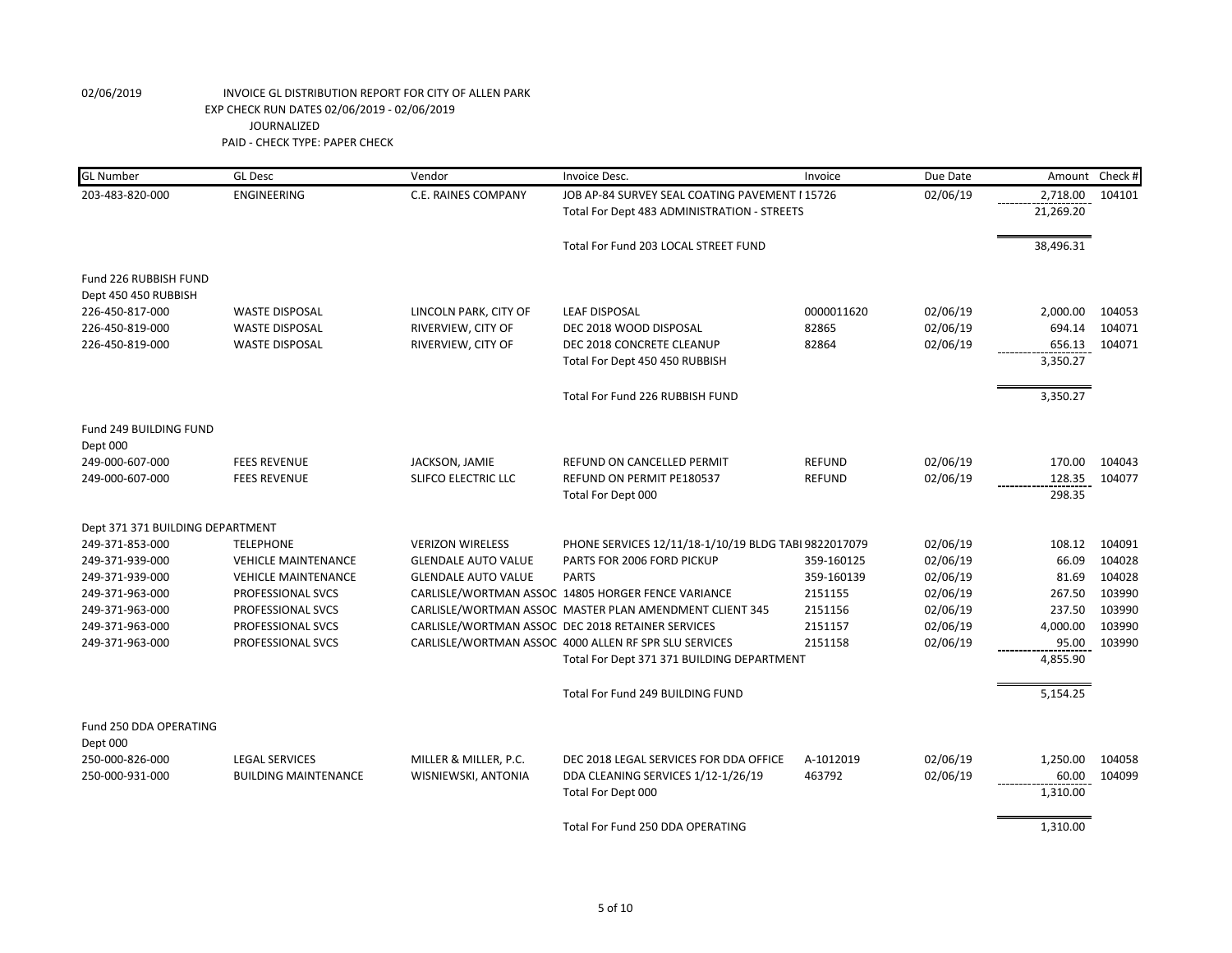| <b>GL Number</b>                 | <b>GL Desc</b>                                                         | Vendor                           | Invoice Desc.                                                                                        | Invoice      | Due Date | Amount Check # |        |
|----------------------------------|------------------------------------------------------------------------|----------------------------------|------------------------------------------------------------------------------------------------------|--------------|----------|----------------|--------|
| Fund 266 DRUG FORFEITURE - STATE |                                                                        |                                  |                                                                                                      |              |          |                |        |
| Dept 000                         |                                                                        |                                  |                                                                                                      |              |          |                |        |
| 266-000-657-000                  |                                                                        |                                  | FORFEITED MONIES-STATE&LOCAI MICHIGAN MUNICIPAL LEAGI RESOLUTION REIMBURSEMENT TO MML FRED 18M149167 |              | 02/06/19 | 1,000.00       | 104059 |
| 266-000-657-000                  | FORFEITED MONIES-STATE&LOCAI OCCUPATIONAL HEALTH CEN NEW HIRE PHYSICAL |                                  |                                                                                                      | 712515921    | 02/06/19 | 243.00         | 104062 |
| 266-000-657-000                  |                                                                        |                                  | FORFEITED MONIES-STATE&LOCAI PSYBUS PSYCHOLOGICAL CONNEW HIRE EVALUATION POLICE DEPT                 | 17664        | 02/06/19 | 585.00         | 104070 |
| 266-000-939-000                  | <b>VEHICLE MAINTENANCE</b>                                             | <b>B &amp; K COLLISION, INC.</b> | PARTS & SERVICES 2014 FORD EXPLORER                                                                  | 12753        | 02/06/19 | 682.70         | 103984 |
| 266-000-939-000                  | <b>VEHICLE MAINTENANCE</b>                                             | <b>GLENDALE AUTO VALUE</b>       | <b>PARTS</b>                                                                                         | 359-159885   | 02/06/19 | 147.99         | 104028 |
| 266-000-939-000                  | <b>VEHICLE MAINTENANCE</b>                                             | <b>GLENDALE AUTO VALUE</b>       | <b>PARTS</b>                                                                                         | 359-159614   | 02/06/19 | 151.41         | 104028 |
| 266-000-939-000                  | <b>VEHICLE MAINTENANCE</b>                                             | ROWLEY BROTHERS INC.             | <b>PARTS</b>                                                                                         | 2215309-00   | 02/06/19 | 114.88         | 104072 |
| 266-000-939-000                  | <b>VEHICLE MAINTENANCE</b>                                             |                                  | TREDROC TIRE ALLEN PARK 7. STOCK PARTS POLICE DEPT                                                   | 7360045473   | 02/06/19 | 1,330.20       | 104086 |
| 266-000-982-000                  | COMPUTER EQUIP/SOFTWARE                                                | <b>ACME SPORTS INC</b>           | POLICE SUPPLIES PURCHASES                                                                            | 34592        | 02/06/19 | 10,479.00      | 103975 |
| 266-000-982-000                  | COMPUTER EQUIP/SOFTWARE                                                | <b>KUSTOM SIGNALS</b>            | <b>EQUIPMENT POLICE DEPT</b>                                                                         | 560452       | 02/06/19 | 4,386.00       | 104050 |
| 266-000-984-000                  | COMPUTER EQUIPMENT/SOFTWA CDW GOVERNMENT, LLC                          |                                  | <b>PARTS</b>                                                                                         | QSS0133      | 02/06/19 | 9,813.60       | 103991 |
|                                  |                                                                        |                                  | Total For Dept 000                                                                                   |              |          | 28,933.78      |        |
|                                  |                                                                        |                                  | Total For Fund 266 DRUG FORFEITURE - STATE                                                           |              |          | 28,933.78      |        |
| Fund 271 LIBRARY                 |                                                                        |                                  |                                                                                                      |              |          |                |        |
| Dept 000                         |                                                                        |                                  |                                                                                                      |              |          |                |        |
| 271-000-728-000                  | <b>OFFICE SUPPLIES</b>                                                 | DEMCO, INC.                      | <b>LIBRARY SUPPLIES</b>                                                                              | 6531728      | 02/06/19 | 287.64         | 104010 |
| 271-000-728-000                  | <b>OFFICE SUPPLIES</b>                                                 | <b>GLOBAL OFFICE SOLUTIONS</b>   | <b>SUPPLIES LIBRARY</b>                                                                              | CSUM-102004  | 02/06/19 | 46.50          | 104030 |
| 271-000-728-000                  | <b>OFFICE SUPPLIES</b>                                                 | <b>GLOBAL OFFICE SOLUTIONS</b>   | JAN 2018 SUPPLIES FOR LIBRARY                                                                        | CSUM-102032  | 02/06/19 | 330.32         | 104030 |
| 271-000-728-000                  | <b>OFFICE SUPPLIES</b>                                                 | NATIONAL PEN CORP.               | <b>SUPPLIES FOR LIBRARY</b>                                                                          | 110568812    | 02/06/19 | 1,201.66       | 104060 |
| 271-000-728-000                  | <b>OFFICE SUPPLIES</b>                                                 | NATIONAL PEN CORP.               | <b>SUPPLIES FOR LIBRARY</b>                                                                          | 110550721    | 02/06/19 | 552.24         | 104060 |
| 271-000-728-000                  | <b>OFFICE SUPPLIES</b>                                                 | THE LIBRARY NETWORK              | <b>MONITOR FOR LIBRARY</b>                                                                           | 63595        | 02/06/19 | 206.00         | 104085 |
| 271-000-728-000                  | <b>OFFICE SUPPLIES</b>                                                 | THE LIBRARY NETWORK              | <b>BASIC FEE/CIRCULATION CHARGES</b>                                                                 | 63626        | 02/06/19 | 6,842.48       | 104085 |
| 271-000-828-000                  | <b>MATERIALS</b>                                                       | <b>STEINWAY INC</b>              | <b>CDS FOR LIBRARY</b>                                                                               | 38379        | 02/06/19 | 74.95          | 103982 |
| 271-000-828-000                  | <b>MATERIALS</b>                                                       | <b>BAKER &amp; TAYLOR</b>        | <b>MATERIALS FOR LIBRARY</b>                                                                         | 2034263682   | 02/06/19 | 74.16          | 103985 |
| 271-000-828-000                  | <b>MATERIALS</b>                                                       | <b>BAKER &amp; TAYLOR</b>        | <b>MATERIALS FOR LIBRARY</b>                                                                         | 2034305632   | 02/06/19 | 6.59           | 103985 |
| 271-000-828-000                  | <b>MATERIALS</b>                                                       | <b>BAKER &amp; TAYLOR</b>        | <b>MATERIALS FOR LIBRARY</b>                                                                         | 2034290861   | 02/06/19 | 26.78          | 103985 |
| 271-000-828-000                  | <b>MATERIALS</b>                                                       | BESTSELLERS AUDIO, LLC           | <b>AUDIOBOOKS FOR LIBRARY</b>                                                                        | 7016         | 02/06/19 | 296.87         | 103986 |
| 271-000-920-000                  | <b>UTILITIES</b>                                                       | <b>ALLEN PARK WATER</b>          | WATER SERVICES LIBRARY 10/18/18-1/1/19                                                               | 390-AL081-00 | 02/06/19 | 282.96         | 103981 |
| 271-000-920-000                  | <b>UTILITIES</b>                                                       | <b>DTE ENERGY</b>                | ELECTRIC SERVICES FROM 12/11/18-1/10/19                                                              | 02062019     | 02/06/19 | 355.43         | 104015 |
| 271-000-931-000                  | <b>BUILDING MAINTENANCE</b>                                            | <b>GULLIVER, JERRY</b>           | LIBRARY SNOW REMOVAL 1/27/19                                                                         | 12719LIB     | 02/06/19 | 90.00          | 104033 |
| 271-000-931-000                  | <b>BUILDING MAINTENANCE</b>                                            | <b>GULLIVER, JERRY</b>           | LIBRARY SNOW REMOVAL 1/28/19                                                                         | 12819LIB     | 02/06/19 | 90.00          | 104033 |
| 271-000-931-000                  | <b>BUILDING MAINTENANCE</b>                                            | <b>GULLIVER, JERRY</b>           | LIBRARY SNOW REMOVAL 1/29/19                                                                         | 12919LIB     | 02/06/19 | 90.00          | 104033 |
| 271-000-931-000                  | <b>BUILDING MAINTENANCE</b>                                            | PRINCIPAL PLUMBING               | REPAIR CARTRIDGE ON LAV FAUCET                                                                       | 01/17/19     | 02/06/19 | 250.00         | 104068 |
| 271-000-931-000                  | <b>BUILDING MAINTENANCE</b>                                            | <b>GULLIVER, JERRY</b>           | SNOW REMOVAL AT LIBRARY 1/19/19                                                                      | 11918LIB     | 02/06/19 | 90.00          | 104109 |
| 271-000-931-000                  | <b>BUILDING MAINTENANCE</b>                                            | <b>GULLIVER, JERRY</b>           | SNOW REMOVAL LIBRARY 1/20/19                                                                         | 12019        | 02/06/19 | 90.00          | 104109 |
|                                  |                                                                        |                                  | Total For Dept 000                                                                                   |              |          | 11,284.58      |        |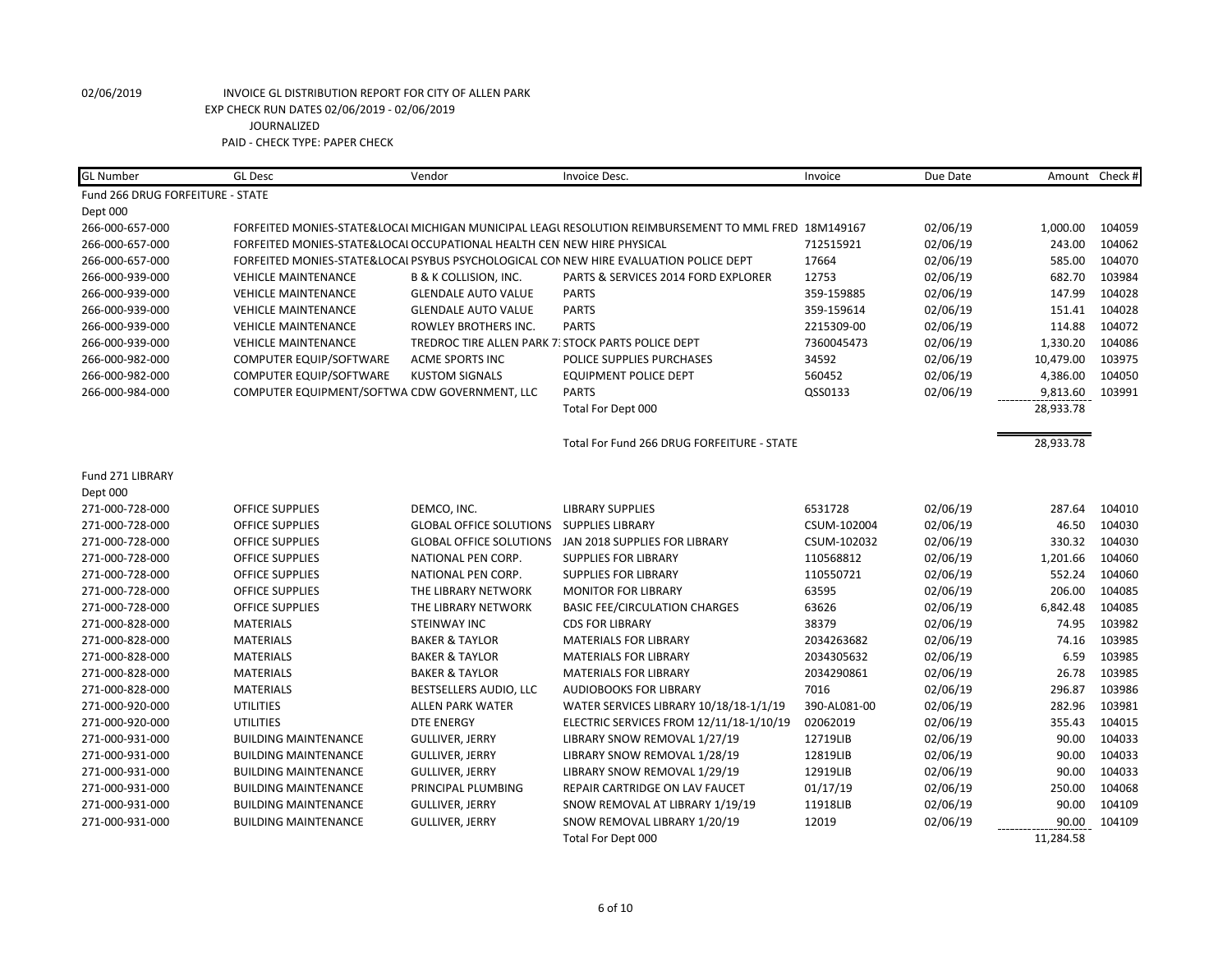| <b>GL</b> Number              | <b>GL</b> Desc                                     | Vendor                                       | Invoice Desc.                                          | Invoice        | Due Date | Amount     | Check# |
|-------------------------------|----------------------------------------------------|----------------------------------------------|--------------------------------------------------------|----------------|----------|------------|--------|
|                               |                                                    |                                              | <b>Total For Fund 271 LIBRARY</b>                      |                |          | 11,284.58  |        |
| Fund 401 CAPITAL PROJECT FUND |                                                    |                                              |                                                        |                |          |            |        |
| Dept 000                      |                                                    |                                              |                                                        |                |          |            |        |
| 401-000-985-001               | CAPITAL OUTLAY - GEN GOV                           | <b>FILMTOOLS</b>                             | SUPPLIES FOR COUNCIL CHAMBERS                          | SI-8210944     | 02/06/19 | 7,725.00   | 104024 |
| 401-000-985-001               | CAPITAL OUTLAY - GEN GOV                           | <b>FILMTOOLS</b>                             | TECH SUPPORT INSTALL LEIGHTRONIX VIDEO SI SI-8211493   |                | 02/06/19 | 1,000.00   | 104024 |
|                               |                                                    |                                              | Total For Dept 000                                     |                |          | 8,725.00   |        |
|                               |                                                    |                                              | Total For Fund 401 CAPITAL PROJECT FUND                |                |          | 8,725.00   |        |
| Fund 592 WATER & SEWER        |                                                    |                                              |                                                        |                |          |            |        |
| Dept 600 WATER                |                                                    |                                              |                                                        |                |          |            |        |
| 592-600-745-400               | <b>METER MAINTENANCE</b>                           | ETNA SUPPLY COMPANY                          | <b>SUPPLIES</b>                                        | S102874352.001 | 02/06/19 | 4,409.60   | 104108 |
| 592-600-745-400               | <b>METER MAINTENANCE</b>                           | ETNA SUPPLY COMPANY                          | <b>CREDIT ON RET PRODUCT</b>                           | S102922284.001 | 02/06/19 | (4,409.60) | 104108 |
| 592-600-745-400               | <b>METER MAINTENANCE</b>                           | ETNA SUPPLY COMPANY                          | <b>PARTS</b>                                           | S102934029.001 | 02/06/19 | 600.00     | 104108 |
| 592-600-745-400               | <b>METER MAINTENANCE</b>                           | ETNA SUPPLY COMPANY                          | <b>PARTS</b>                                           | S102924329.001 | 02/06/19 | 4,378.56   | 104108 |
| 592-600-745-400               | <b>METER MAINTENANCE</b>                           | ETNA SUPPLY COMPANY                          | <b>PARTS</b>                                           | S102920427.001 | 02/06/19 | 378.00     | 104108 |
| 592-600-748-000               | HYDRANT MAINTENANCE                                | EJ USA, INC                                  | <b>PARTS</b>                                           | 110190001437   | 02/06/19 | 10,997.14  | 104019 |
| 592-600-873-000               | <b>MAIN MAINTENANCE</b>                            | CORE & MAIN LP                               | <b>PARTS</b>                                           | J940458        | 02/06/19 | 1,405.00   | 104006 |
| 592-600-873-000               | <b>MAIN MAINTENANCE</b>                            | <b>HADDIX ELECTRIC</b>                       | EMERGENCY SERVICE CALL ELECTRICAL LINES   4616         |                | 02/06/19 | 320.00     | 104035 |
| 592-600-873-000               | <b>MAIN MAINTENANCE</b>                            | JOHN D. OSBORNE TRUCKING SUPPLIES WATER DEPT |                                                        | 090724         | 02/06/19 | 940.31     | 104046 |
| 592-600-873-000               | <b>MAIN MAINTENANCE</b>                            | JOHN D. OSBORNE TRUCKING SUPPLIES WATER DEPT |                                                        | 090768         | 02/06/19 | 540.86     | 104046 |
| 592-600-873-000               | <b>MAIN MAINTENANCE</b>                            | <b>STATE OF MICHIGAN</b>                     | <b>MDEQ LABORATORY SERVICES</b>                        | 761-10395605   | 02/06/19 | 350.00     | 104081 |
| 592-600-926-050               | PURCHASED WATER                                    |                                              | GREAT LAKES WATER AUTHO DEC 2018 WHOLESALE WATER USAGE | DECWHOLESALE   | 02/06/19 | 177,690.44 | 104012 |
| 592-600-927-200               | <b>LINCOLN PARK</b>                                | LINCOLN PARK, CITY OF                        | ANNUAL SEWAGE CHARGE                                   | 0000011619     | 02/06/19 | 7,500.00   | 104053 |
| 592-600-939-000               | <b>VEHICLE MAINTENANCE</b>                         | <b>EXOTIC AUTOMATION &amp; SUPI SUPPLIES</b> |                                                        | 1851248        | 02/06/19 | 197.68     | 104023 |
| 592-600-939-000               | <b>VEHICLE MAINTENANCE</b>                         | <b>J'S CARWASH</b>                           | SERVICES WATER DEPT OCT-DEC 2018                       | 2102           | 02/06/19 | 42.00      | 104042 |
| 592-600-939-000               | <b>VEHICLE MAINTENANCE</b>                         | MICHIGAN CAT                                 | <b>PARTS</b>                                           | PD9464460      | 02/06/19 | 398.82     | 104057 |
| 592-600-939-000               | <b>VEHICLE MAINTENANCE</b>                         | ROWLEY BROTHERS INC.                         | <b>PARTS</b>                                           | 2215309-00     | 02/06/19 | 114.88     | 104072 |
| 592-600-978-004               | <b>CROSS CONNECTION PROGRAM</b>                    | HYDRO DESIGNS, INC.                          | JAN 2019 CROSS SERVICES                                | 0051188-IN     | 02/06/19 | 1,500.00   | 104038 |
| 592-600-978-004               | <b>CROSS CONNECTION PROGRAM</b>                    | HYDRO DESIGNS, INC.                          | JAN 2019 CROSS CONNECTION SERVICES                     | 0050973-IN     | 02/06/19 | 4,934.00   | 104038 |
|                               |                                                    |                                              | Total For Dept 600 WATER                               |                |          | 212,287.69 |        |
| Dept 601 601 SEWER            |                                                    |                                              |                                                        |                |          |            |        |
| 592-601-712-000               | CLOTHING, CLEANING & TECH SKILI MCLAUGHLIN, JUSTIN |                                              | REIMBURSEMENT FOR STEEL TOE BOOTS                      | REIMBURSEMENT  | 02/06/19 | 158.99     | 104055 |
| 592-601-745-200               | <b>PAVEMENT REPAIRS</b>                            | SAVONE CEMENT, INC.                          | REMOVAL OF DRIVEWAY PAVEMENT AND REPL 10317-323        |                | 02/06/19 | 34,726.00  | 103968 |
| 592-601-757-000               | <b>OPERATING SUPPLIES</b>                          | <b>SMART BILL</b>                            | FEB 2019 WATER BILLS AND SUPPLIES                      | 35623-S        | 02/06/19 | 1,864.70   | 104078 |
| 592-601-820-000               | <b>ENGINEERING</b>                                 | C.E. RAINES COMPANY                          | JOB AP-17 NPDES MS4 PERMIT                             | 15451          | 02/06/19 | 2,840.00   | 104101 |
| 592-601-907-300               | <b>EXCESS FLOW- WAYNE COUNTY</b>                   | <b>DUWA</b>                                  | JAN 2019 FIXED EXCESS CHARGES                          | 0000300040     | 02/06/19 | 52,872.00  | 104017 |
| 592-601-908-000               | <b>IWC CHARGES- DETROIT</b>                        | GREAT LAKES WATER AUTHO DEC 2018 IWC CHARGES |                                                        | <b>DECIWC</b>  | 02/06/19 | 1,612.35   | 104011 |
| 592-601-920-000               | <b>UTILITIES</b>                                   | DTE ENERGY                                   | ELECTRIC SERVICES FROM 12/11/18-1/10/19                | 02062019       | 02/06/19 | 86.20      | 104015 |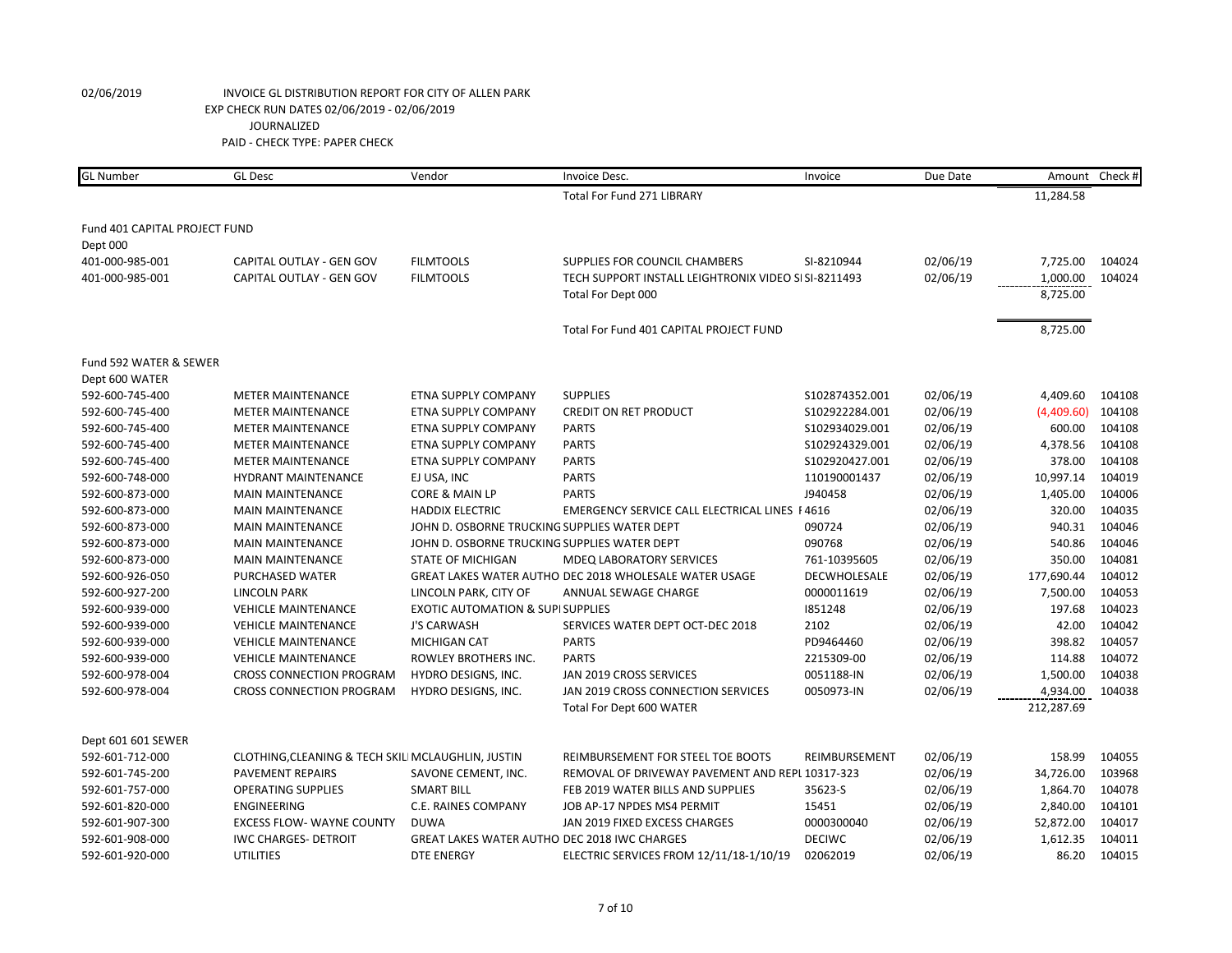| <b>GL Number</b>             | <b>GL Desc</b>                   | Vendor                                  | Invoice Desc.                                                                                   | Invoice    | Due Date | Amount Check # |        |
|------------------------------|----------------------------------|-----------------------------------------|-------------------------------------------------------------------------------------------------|------------|----------|----------------|--------|
| 592-601-927-060              | SEWAGE DISPOSAL- WAYNE COUN DUWA |                                         | NOV 2018 SEWAGE USAGE                                                                           | SEWAGENOV  | 02/06/19 | 15,097.50      | 104017 |
| 592-601-927-060              | SEWAGE DISPOSAL- WAYNE COUN DUWA |                                         | DEC 2018 SEWAGE USAGE                                                                           | SEWAGEDEC  | 02/06/19 | 49,147.87      | 104018 |
| 592-601-940-500              |                                  |                                         | FAIRLANE/INDEPNCE MKT STATIOI SECURITY CENTRAL PROTECTI BUR/FIRE/BACKUP SERVICES 2/1/19-2/28/19 | 4744068    | 02/06/19 | 39.95          | 104075 |
| 592-601-951-000              | <b>ENGINEERING CONSULTANTS</b>   | C.E. RAINES COMPANY                     | JOB AP-67 WATER ASSEST MANAGEMENT PLAI 15456                                                    |            | 02/06/19 | 2,068.94       | 104101 |
| 592-601-951-000              | <b>ENGINEERING CONSULTANTS</b>   | <b>C.E. RAINES COMPANY</b>              | JOB AP-01 GENERAL PROJECTS                                                                      | 15716      | 02/06/19 | 1,258.30       | 104101 |
| 592-601-962-000              | <b>MISCELLANEOUS</b>             | <b>KISM</b>                             | SCADA SERVICES RETENTION BASING & TUNNE 700175                                                  |            | 02/06/19 | 1,560.00       | 104049 |
| 592-601-983-000              | <b>BACKUP GENERATORS</b>         | <b>WOLVERINE POWER SYSTEM: SUPPLIES</b> |                                                                                                 | 0163416-IN | 02/06/19 | 641.67         | 104100 |
|                              |                                  |                                         | Total For Dept 601 601 SEWER                                                                    |            |          | 163,974.47     |        |
| Dept 603 603 BASIN           |                                  |                                         |                                                                                                 |            |          |                |        |
| 592-603-853-000              | <b>TELEPHONE</b>                 | <b>VERIZON WIRELESS</b>                 | PUMT STN SERVICES 12/11/18-1/10/19                                                              | 9821931221 | 02/06/19 | 241.62         | 104088 |
| 592-603-853-000              | <b>TELEPHONE</b>                 | <b>VERIZON WIRELESS</b>                 | BASIN SERVICES 12/24/18-1/23/19                                                                 | 9822849725 | 02/06/19 | 50.04          | 104092 |
| 592-603-920-000              | <b>UTILITIES</b>                 | CONSTELLATION                           | DEC 2018 GAS SERVICES BG-218252                                                                 | 2508243    | 02/06/19 | 944.98         | 104005 |
| 592-603-920-000              | <b>UTILITIES</b>                 | <b>CONSTELLATION</b>                    | DEC 2018 GAS SERVICES BG-218251                                                                 | 2508242    | 02/06/19 | 0.00           | 104005 |
| 592-603-920-000              | <b>UTILITIES</b>                 | <b>DTE ENERGY</b>                       | ELECTRIC SERVICES FROM 12/11/18-1/10/19                                                         | 02062019   | 02/06/19 | 3,924.81       | 104015 |
| 592-603-931-000              | <b>BUILDING MAINTENANCE</b>      | <b>GRAINGER</b>                         | PARTS PUMPSTATION                                                                               | 9053995156 | 02/06/19 | 62.70          | 104032 |
| 592-603-931-000              | <b>BUILDING MAINTENANCE</b>      | <b>GRAINGER</b>                         | PARTS FOR BASIN                                                                                 | 9053995164 | 02/06/19 | 4.78           | 104032 |
| 592-603-934-000              | <b>EQUIPMENT MAINTENANCE</b>     | <b>GRAINGER</b>                         | <b>PARTS</b>                                                                                    | 9858768121 | 02/06/19 | 13.80          | 104032 |
| 592-603-934-000              | <b>EQUIPMENT MAINTENANCE</b>     |                                         | WADE-TRIM/ASSOCIATES, IN PROF SERVICES 12/2/18-12/26/2018                                       | 7004088    | 02/06/19 | 2,636.75       | 104095 |
| 592-603-934-000              | <b>EQUIPMENT MAINTENANCE</b>     | <b>WOLVERINE POWER SYSTEM: SUPPLIES</b> |                                                                                                 | 0163415-IN | 02/06/19 | 28,281.83      | 104100 |
| 592-603-985-000              | <b>CAPITAL OUTLAY</b>            |                                         | LAWRENCE M. CLARKE, INC AP-64 PROGRESS PMT #1 SECTION 1 BASE BID AP-64                          |            | 02/06/19 | 251,068.36     | 104051 |
|                              |                                  |                                         | Total For Dept 603 603 BASIN                                                                    |            |          | 287,229.67     |        |
| Dept 604 ADMINISTRATION/DEBT |                                  |                                         |                                                                                                 |            |          |                |        |
| 592-604-820-000              | ENGINEERING                      | C.E. RAINES COMPANY                     | JOB AP-73 2018 UTILITY & PAVEMENT REPLACE 15458                                                 |            | 02/06/19 | 560.00         | 104101 |
| 592-604-820-000              | <b>ENGINEERING</b>               | <b>C.E. RAINES COMPANY</b>              | JOB AP-81 WEATHER OPERATIONS                                                                    | 15462      | 02/06/19 | 100.00         | 104101 |
| 592-604-820-000              | ENGINEERING                      | C.E. RAINES COMPANY                     | JOB AP-53 2017 WATER MAIN REPLACEMNT PF 15536                                                   |            | 02/06/19 | 31,362.00      | 104101 |
| 592-604-820-000              | <b>ENGINEERING</b>               | <b>C.E. RAINES COMPANY</b>              | JOB AP-53 2017 WATER MAIN REPLACEMENT J 15534                                                   |            | 02/06/19 | 51,000.00      | 104101 |
| 592-604-820-000              | ENGINEERING                      | C.E. RAINES COMPANY                     | JOB AP-56 GLWA WASTEWATER STEERING PLA 15452                                                    |            | 02/06/19 | 50.00          | 104101 |
| 592-604-820-000              | ENGINEERING                      | C.E. RAINES COMPANY                     | JOB AP-08 SURVEY SERVICES PROPOSED DPW \15465                                                   |            | 02/06/19 | 1,458.00       | 104101 |
| 592-604-820-000              | <b>ENGINEERING</b>               | <b>C.E. RAINES COMPANY</b>              | JOB AP-99 RETENTION BASIN CLEANING AND IN 15466                                                 |            | 02/06/19 | 700.00         | 104101 |
| 592-604-820-000              | <b>ENGINEERING</b>               | C.E. RAINES COMPANY                     | JOB AP-53 2017 WATER MAIN REPLACEMENT J 15535                                                   |            | 02/06/19 | 17,000.00      | 104101 |
| 592-604-820-000              | <b>ENGINEERING</b>               | C.E. RAINES COMPANY                     | JOB AP-64 QUANDT ST LIFT STATION REPLACEN 15454                                                 |            | 02/06/19 | 1,098.00       | 104101 |
| 592-604-820-000              | ENGINEERING                      | C.E. RAINES COMPANY                     | JOB AP-83 SURVEY DIST 1 PPC FOR STORAGE TI 15725                                                |            | 02/06/19 | 2,200.00       | 104101 |
| 592-604-820-000              | <b>ENGINEERING</b>               | <b>C.E. RAINES COMPANY</b>              | JOB AP-81 SURVEY SANITARY SEWERS DIST 11 / 15724                                                |            | 02/06/19 | 370.00         | 104101 |
| 592-604-820-000              | ENGINEERING                      | C.E. RAINES COMPANY                     | JOB AP-108 SURVEY MCLAIN WATER MAIN REP 15718                                                   |            | 02/06/19 | 6,000.00       | 104101 |
| 592-604-820-000              | ENGINEERING                      | C.E. RAINES COMPANY                     | JOB AP- 73 SURVEY 2018 PAVEMENT REPLACEN 15731                                                  |            | 02/06/19 | 3,411.30       | 104101 |
| 592-604-820-000              | ENGINEERING                      | C.E. RAINES COMPANY                     | JOB AP-64 SURVEY QUANDT ST LIFT STN REPLA 15722                                                 |            | 02/06/19 | 15,501.00      | 104101 |
|                              |                                  |                                         | Total For Dept 604 ADMINISTRATION/DEBT                                                          |            |          | 130,810.30     |        |

Total For Fund 592 WATER & SEWER 794,302.13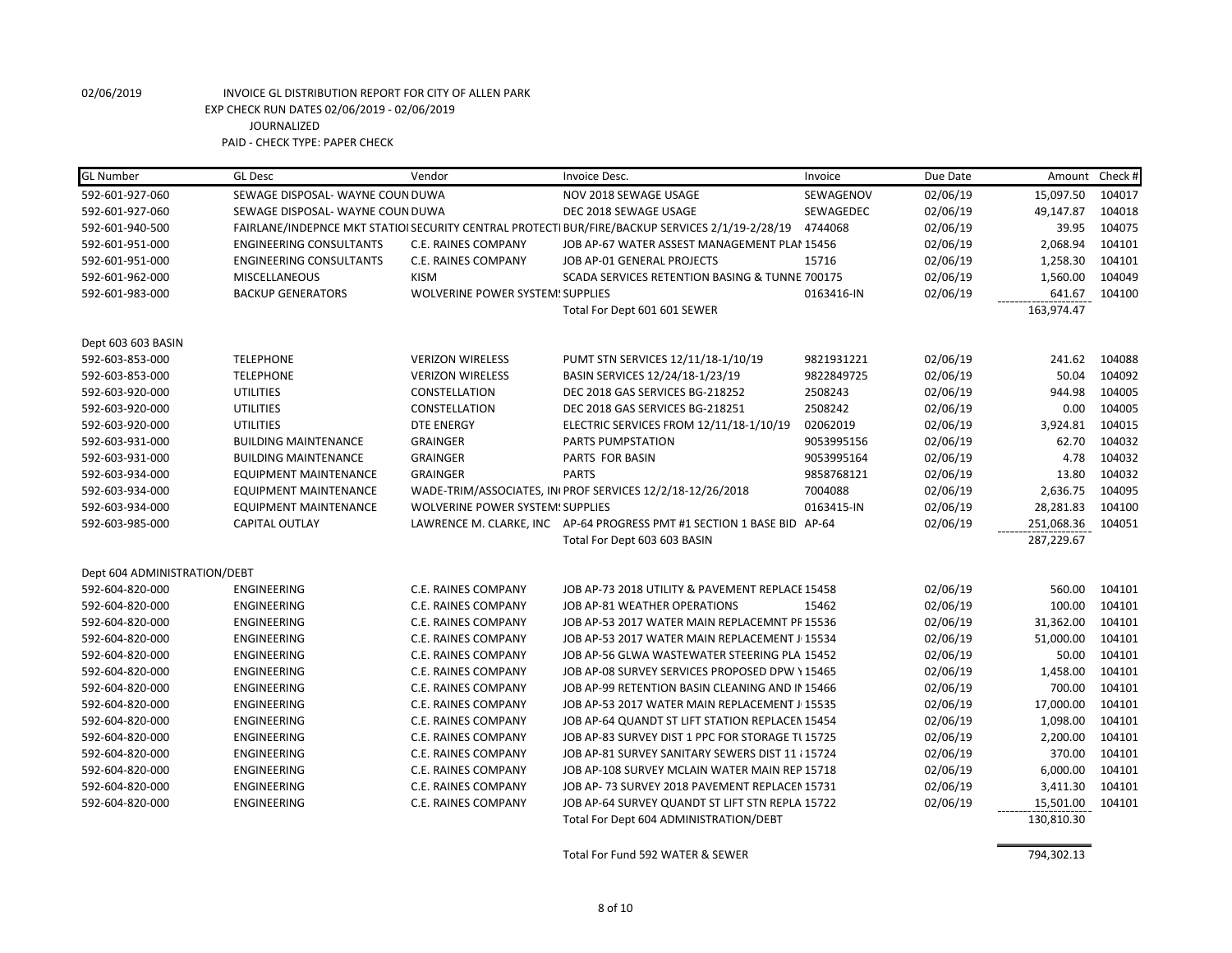| Fund 701 TRUST AND AGENCY<br>Dept 000<br>701-000-242-000<br>168756<br>02/06/19<br>1,750.00<br>104064<br><b>CITY FESTIVITIES ESCROW</b><br>PARK ATHLETIC SUPPLY<br><b>BASES BASEBALL</b><br>02/06/19<br>100.00<br>104020<br>701-000-244-200<br><b>CERT DONATIONS</b><br>EGAN, CHRIS<br>REIMBURSEMENT FOR FUEL CHARGES<br>REIMBURSEMENT<br>104034<br>GUTENKUNST, BRENDEN WILL TIMER FOR TOURNAMENT<br>01192019<br>02/06/19<br>30.00<br>701-000-245-000<br><b>PARKS &amp; RECREATION ESCROW</b><br>150.00<br>104056<br>PARKS & RECREATION ESCROW<br>MCLELLAN, LUCAS MICHAEL TIMER FOR TOURNAMENT CIVIC ARENA<br>01/19/2019<br>02/06/19<br>701-000-245-000<br>60.00<br>104073<br>701-000-245-000<br><b>PARKS &amp; RECREATION ESCROW</b><br>SCHAFER, MADISON<br>TIMER FOR TOURNAMENT CIVIC ARENA<br>01/19/2019<br>02/06/19<br>104076<br>701-000-245-000<br><b>PARKS &amp; RECREATION ESCROW</b><br>01/20/2019<br>02/06/19<br>66.00<br>SIAKANTARIS, CONSTANTINE, TIMER FOR TOURNAMENT COMM CTR<br>104094<br>01/20/2019<br>02/06/19<br>75.00<br>701-000-245-000<br><b>PARKS &amp; RECREATION ESCROW</b><br>WADDELL, JASON<br>TIMER FOR TOURNAMENT COMM CTR<br>15.00<br>104096<br>701-000-245-000<br><b>PARKS &amp; RECREATION ESCROW</b><br>WAYDA, MACKENZIE<br>01/20/2019<br>02/06/19<br>TIMER FOR TOURNAMENT COMM CENTER<br>103999<br>02/06/19<br>216.00<br>701-000-246-500<br><b>ENGINEERING ESCROW</b><br>C.E. RAINES COMPANY<br>JOB AP-60 SURVEY ROLLING RD WIND TUNNEL 14660<br>02/06/19<br>567.00<br>104101<br>701-000-246-500<br><b>ENGINEERING ESCROW</b><br>C.E. RAINES COMPANY<br>JOB AP-94 SURVEY SERVICES WOW & FORD MC 15508<br>104101<br>15765<br>02/06/19<br>432.00<br>701-000-246-500<br><b>ENGINEERING ESCROW</b><br>C.E. RAINES COMPANY<br>JOB AP-111 SURVEY COMCAST ALLEN RD<br>104101<br>02/06/19<br>432.00<br>701-000-246-500<br><b>ENGINEERING ESCROW</b><br>C.E. RAINES COMPANY<br>JOB AP-110 SURVEY COMCAST ENTERPRISE DR 15719<br>104101<br>701-000-246-500<br><b>ENGINEERING ESCROW</b><br>C.E. RAINES COMPANY<br>JOB AP-108 SURVEY TEI GSA<br>15759<br>02/06/19<br>162.00<br>4,928.00<br>104101<br>701-000-246-500<br><b>ENGINEERING ESCROW</b><br>C.E. RAINES COMPANY<br>JOB AP-102 SURVEY 123. NET SEC #3<br>15764<br>02/06/19<br>15763<br>02/06/19<br>1,514.00<br>104101<br>701-000-246-500<br><b>ENGINEERING ESCROW</b><br>C.E. RAINES COMPANY<br>JOB AP-100 SURVEY 123 NET SEC #2<br>02/06/19<br>744.00<br>104101<br>701-000-246-500<br><b>ENGINEERING ESCROW</b><br>C.E. RAINES COMPANY<br>JOB AP-97 SURVEY COMCAST OUTER DRIVE<br>15770<br>104101<br>701-000-246-500<br><b>ENGINEERING ESCROW</b><br>C.E. RAINES COMPANY<br>JOB AP-95 SURVEY WOW- FORD MOTOR NORT 15769<br>02/06/19<br>1,168.00<br>4,663.00<br>104101<br>701-000-246-500<br><b>ENGINEERING ESCROW</b><br>C.E. RAINES COMPANY<br>JOB AP-94 SURVEY WOW - FORD MOTOR SOUT 15768<br>02/06/19<br>4,644.00<br>104101<br>701-000-246-500<br><b>ENGINEERING ESCROW</b><br>C.E. RAINES COMPANY<br>JOB AP-72 SURVEY FORD MOTOR WIND TUNN 15723<br>02/06/19<br>02/06/19<br>13,047.00<br>104101<br>701-000-246-500<br><b>ENGINEERING ESCROW</b><br>C.E. RAINES COMPANY<br>JOB AP-65 SURVEY TOWNEPLACE SUITES<br>15797<br>378.00<br>104101<br>701-000-246-500<br><b>ENGINEERING ESCROW</b><br>C.E. RAINES COMPANY<br>JOB AP-114 SURVEY COMCAST SOUTHFIELD<br>15721<br>02/06/19<br>104101<br>701-000-246-500<br><b>ENGINEERING ESCROW</b><br>JOB AP-113 SURVEY COMCAST ENTERPRISE DR 15720<br>02/06/19<br>324.00<br>C.E. RAINES COMPANY<br>270.00<br>104101<br>701-000-246-500<br><b>ENGINEERING ESCROW</b><br>JOB AP-57 SURVEY FAILANE GREEN FINAL BILLII 15766<br>02/06/19<br>C.E. RAINES COMPANY<br>720.00<br>701-000-246-500<br><b>ENGINEERING ESCROW</b><br>C.E. RAINES COMPANY<br>JOB AP-86 SURVEY ARBYS<br>15727<br>02/06/19<br>104101<br>02/06/19<br>640.00<br>104101<br><b>ENGINEERING ESCROW</b><br>JOB AP-61 SURVEY AT&T ENTERPRISE<br>14661<br>701-000-246-500<br>C.E. RAINES COMPANY<br>JOB AP-01 GENERAL PROJECTS<br>15716<br>02/06/19<br>2,454.00<br>104101<br>701-000-246-500<br><b>ENGINEERING ESCROW</b><br>C.E. RAINES COMPANY<br>14657<br>216.00<br>104101<br><b>ENGINEERING ESCROW</b><br>C.E. RAINES COMPANY<br>JOB AP-54 SURVEY FORAN FUNERAL HOME<br>02/06/19<br>701-000-246-500<br><b>ENGINEERING ESCROW</b><br>C.E. RAINES COMPANY<br>JOB AP-59 SURVEY COMCAST WEST<br>14659<br>02/06/19<br>400.00<br>104101<br>701-000-246-500<br>Total For Dept 000<br>40,165.00<br>Total For Fund 701 TRUST AND AGENCY<br>40,165.00<br>Fund 703 SCHOOL AND COUNTY TAX FUND<br>Dept 000<br>703-000-225-009<br>DUE TO SCHOOLS<br>ALLEN PARK PUBLIC SCHOOLS TAX DISTRIBUTION THRU 2/1/19<br><b>TAX THRU 2/1/19</b><br>02/06/19<br>1593<br>15,134.63<br>DUE TO SCHOOLS<br>MELVINDALE NAP PUBLIC SCI TAX DISTRIBUTION THRU 2/1/19<br>02/06/19<br>191.91<br>1594<br>703-000-225-009<br><b>TAX THRU 2/1/19</b><br>SOUTHGATE COMMUNITY SC TAX DISTRIBUTION THRU 2/1/19<br>703-000-225-009<br>DUE TO SCHOOLS<br><b>TAX THRU 2/1/19</b><br>02/06/19<br>1,116.80<br>1597<br>703-000-235-000<br>DUE TO WAYNE CO.-COMM. COLLI WAYNE COUNTY TREASURER TAX DISTRIBUTION THRU 2/1/19<br><b>TAX THRU 2/1/19</b><br>02/06/19<br>229,930.29<br>1598 | <b>GL Number</b> | <b>GL Desc</b> | Vendor | Invoice Desc. | Invoice | Due Date | Amount Check # |  |
|------------------------------------------------------------------------------------------------------------------------------------------------------------------------------------------------------------------------------------------------------------------------------------------------------------------------------------------------------------------------------------------------------------------------------------------------------------------------------------------------------------------------------------------------------------------------------------------------------------------------------------------------------------------------------------------------------------------------------------------------------------------------------------------------------------------------------------------------------------------------------------------------------------------------------------------------------------------------------------------------------------------------------------------------------------------------------------------------------------------------------------------------------------------------------------------------------------------------------------------------------------------------------------------------------------------------------------------------------------------------------------------------------------------------------------------------------------------------------------------------------------------------------------------------------------------------------------------------------------------------------------------------------------------------------------------------------------------------------------------------------------------------------------------------------------------------------------------------------------------------------------------------------------------------------------------------------------------------------------------------------------------------------------------------------------------------------------------------------------------------------------------------------------------------------------------------------------------------------------------------------------------------------------------------------------------------------------------------------------------------------------------------------------------------------------------------------------------------------------------------------------------------------------------------------------------------------------------------------------------------------------------------------------------------------------------------------------------------------------------------------------------------------------------------------------------------------------------------------------------------------------------------------------------------------------------------------------------------------------------------------------------------------------------------------------------------------------------------------------------------------------------------------------------------------------------------------------------------------------------------------------------------------------------------------------------------------------------------------------------------------------------------------------------------------------------------------------------------------------------------------------------------------------------------------------------------------------------------------------------------------------------------------------------------------------------------------------------------------------------------------------------------------------------------------------------------------------------------------------------------------------------------------------------------------------------------------------------------------------------------------------------------------------------------------------------------------------------------------------------------------------------------------------------------------------------------------------------------------------------------------------------------------------------------------------------------------------------------------------------------------------------------------------------------------------------------------------------------------------------------------------------------------------------------------------------------------------------------------------------------------------------------------------------------------------------------------------------------------------------------------------------------------------------------------------------------------------------------------------------------------------------------------------------------------------------------------------------------------------------------------------------------------------------------------------------------------------------------------------------------------------------------------------------------------------------------------------------------------|------------------|----------------|--------|---------------|---------|----------|----------------|--|
|                                                                                                                                                                                                                                                                                                                                                                                                                                                                                                                                                                                                                                                                                                                                                                                                                                                                                                                                                                                                                                                                                                                                                                                                                                                                                                                                                                                                                                                                                                                                                                                                                                                                                                                                                                                                                                                                                                                                                                                                                                                                                                                                                                                                                                                                                                                                                                                                                                                                                                                                                                                                                                                                                                                                                                                                                                                                                                                                                                                                                                                                                                                                                                                                                                                                                                                                                                                                                                                                                                                                                                                                                                                                                                                                                                                                                                                                                                                                                                                                                                                                                                                                                                                                                                                                                                                                                                                                                                                                                                                                                                                                                                                                                                                                                                                                                                                                                                                                                                                                                                                                                                                                                                                                                              |                  |                |        |               |         |          |                |  |
|                                                                                                                                                                                                                                                                                                                                                                                                                                                                                                                                                                                                                                                                                                                                                                                                                                                                                                                                                                                                                                                                                                                                                                                                                                                                                                                                                                                                                                                                                                                                                                                                                                                                                                                                                                                                                                                                                                                                                                                                                                                                                                                                                                                                                                                                                                                                                                                                                                                                                                                                                                                                                                                                                                                                                                                                                                                                                                                                                                                                                                                                                                                                                                                                                                                                                                                                                                                                                                                                                                                                                                                                                                                                                                                                                                                                                                                                                                                                                                                                                                                                                                                                                                                                                                                                                                                                                                                                                                                                                                                                                                                                                                                                                                                                                                                                                                                                                                                                                                                                                                                                                                                                                                                                                              |                  |                |        |               |         |          |                |  |
|                                                                                                                                                                                                                                                                                                                                                                                                                                                                                                                                                                                                                                                                                                                                                                                                                                                                                                                                                                                                                                                                                                                                                                                                                                                                                                                                                                                                                                                                                                                                                                                                                                                                                                                                                                                                                                                                                                                                                                                                                                                                                                                                                                                                                                                                                                                                                                                                                                                                                                                                                                                                                                                                                                                                                                                                                                                                                                                                                                                                                                                                                                                                                                                                                                                                                                                                                                                                                                                                                                                                                                                                                                                                                                                                                                                                                                                                                                                                                                                                                                                                                                                                                                                                                                                                                                                                                                                                                                                                                                                                                                                                                                                                                                                                                                                                                                                                                                                                                                                                                                                                                                                                                                                                                              |                  |                |        |               |         |          |                |  |
|                                                                                                                                                                                                                                                                                                                                                                                                                                                                                                                                                                                                                                                                                                                                                                                                                                                                                                                                                                                                                                                                                                                                                                                                                                                                                                                                                                                                                                                                                                                                                                                                                                                                                                                                                                                                                                                                                                                                                                                                                                                                                                                                                                                                                                                                                                                                                                                                                                                                                                                                                                                                                                                                                                                                                                                                                                                                                                                                                                                                                                                                                                                                                                                                                                                                                                                                                                                                                                                                                                                                                                                                                                                                                                                                                                                                                                                                                                                                                                                                                                                                                                                                                                                                                                                                                                                                                                                                                                                                                                                                                                                                                                                                                                                                                                                                                                                                                                                                                                                                                                                                                                                                                                                                                              |                  |                |        |               |         |          |                |  |
|                                                                                                                                                                                                                                                                                                                                                                                                                                                                                                                                                                                                                                                                                                                                                                                                                                                                                                                                                                                                                                                                                                                                                                                                                                                                                                                                                                                                                                                                                                                                                                                                                                                                                                                                                                                                                                                                                                                                                                                                                                                                                                                                                                                                                                                                                                                                                                                                                                                                                                                                                                                                                                                                                                                                                                                                                                                                                                                                                                                                                                                                                                                                                                                                                                                                                                                                                                                                                                                                                                                                                                                                                                                                                                                                                                                                                                                                                                                                                                                                                                                                                                                                                                                                                                                                                                                                                                                                                                                                                                                                                                                                                                                                                                                                                                                                                                                                                                                                                                                                                                                                                                                                                                                                                              |                  |                |        |               |         |          |                |  |
|                                                                                                                                                                                                                                                                                                                                                                                                                                                                                                                                                                                                                                                                                                                                                                                                                                                                                                                                                                                                                                                                                                                                                                                                                                                                                                                                                                                                                                                                                                                                                                                                                                                                                                                                                                                                                                                                                                                                                                                                                                                                                                                                                                                                                                                                                                                                                                                                                                                                                                                                                                                                                                                                                                                                                                                                                                                                                                                                                                                                                                                                                                                                                                                                                                                                                                                                                                                                                                                                                                                                                                                                                                                                                                                                                                                                                                                                                                                                                                                                                                                                                                                                                                                                                                                                                                                                                                                                                                                                                                                                                                                                                                                                                                                                                                                                                                                                                                                                                                                                                                                                                                                                                                                                                              |                  |                |        |               |         |          |                |  |
|                                                                                                                                                                                                                                                                                                                                                                                                                                                                                                                                                                                                                                                                                                                                                                                                                                                                                                                                                                                                                                                                                                                                                                                                                                                                                                                                                                                                                                                                                                                                                                                                                                                                                                                                                                                                                                                                                                                                                                                                                                                                                                                                                                                                                                                                                                                                                                                                                                                                                                                                                                                                                                                                                                                                                                                                                                                                                                                                                                                                                                                                                                                                                                                                                                                                                                                                                                                                                                                                                                                                                                                                                                                                                                                                                                                                                                                                                                                                                                                                                                                                                                                                                                                                                                                                                                                                                                                                                                                                                                                                                                                                                                                                                                                                                                                                                                                                                                                                                                                                                                                                                                                                                                                                                              |                  |                |        |               |         |          |                |  |
|                                                                                                                                                                                                                                                                                                                                                                                                                                                                                                                                                                                                                                                                                                                                                                                                                                                                                                                                                                                                                                                                                                                                                                                                                                                                                                                                                                                                                                                                                                                                                                                                                                                                                                                                                                                                                                                                                                                                                                                                                                                                                                                                                                                                                                                                                                                                                                                                                                                                                                                                                                                                                                                                                                                                                                                                                                                                                                                                                                                                                                                                                                                                                                                                                                                                                                                                                                                                                                                                                                                                                                                                                                                                                                                                                                                                                                                                                                                                                                                                                                                                                                                                                                                                                                                                                                                                                                                                                                                                                                                                                                                                                                                                                                                                                                                                                                                                                                                                                                                                                                                                                                                                                                                                                              |                  |                |        |               |         |          |                |  |
|                                                                                                                                                                                                                                                                                                                                                                                                                                                                                                                                                                                                                                                                                                                                                                                                                                                                                                                                                                                                                                                                                                                                                                                                                                                                                                                                                                                                                                                                                                                                                                                                                                                                                                                                                                                                                                                                                                                                                                                                                                                                                                                                                                                                                                                                                                                                                                                                                                                                                                                                                                                                                                                                                                                                                                                                                                                                                                                                                                                                                                                                                                                                                                                                                                                                                                                                                                                                                                                                                                                                                                                                                                                                                                                                                                                                                                                                                                                                                                                                                                                                                                                                                                                                                                                                                                                                                                                                                                                                                                                                                                                                                                                                                                                                                                                                                                                                                                                                                                                                                                                                                                                                                                                                                              |                  |                |        |               |         |          |                |  |
|                                                                                                                                                                                                                                                                                                                                                                                                                                                                                                                                                                                                                                                                                                                                                                                                                                                                                                                                                                                                                                                                                                                                                                                                                                                                                                                                                                                                                                                                                                                                                                                                                                                                                                                                                                                                                                                                                                                                                                                                                                                                                                                                                                                                                                                                                                                                                                                                                                                                                                                                                                                                                                                                                                                                                                                                                                                                                                                                                                                                                                                                                                                                                                                                                                                                                                                                                                                                                                                                                                                                                                                                                                                                                                                                                                                                                                                                                                                                                                                                                                                                                                                                                                                                                                                                                                                                                                                                                                                                                                                                                                                                                                                                                                                                                                                                                                                                                                                                                                                                                                                                                                                                                                                                                              |                  |                |        |               |         |          |                |  |
|                                                                                                                                                                                                                                                                                                                                                                                                                                                                                                                                                                                                                                                                                                                                                                                                                                                                                                                                                                                                                                                                                                                                                                                                                                                                                                                                                                                                                                                                                                                                                                                                                                                                                                                                                                                                                                                                                                                                                                                                                                                                                                                                                                                                                                                                                                                                                                                                                                                                                                                                                                                                                                                                                                                                                                                                                                                                                                                                                                                                                                                                                                                                                                                                                                                                                                                                                                                                                                                                                                                                                                                                                                                                                                                                                                                                                                                                                                                                                                                                                                                                                                                                                                                                                                                                                                                                                                                                                                                                                                                                                                                                                                                                                                                                                                                                                                                                                                                                                                                                                                                                                                                                                                                                                              |                  |                |        |               |         |          |                |  |
|                                                                                                                                                                                                                                                                                                                                                                                                                                                                                                                                                                                                                                                                                                                                                                                                                                                                                                                                                                                                                                                                                                                                                                                                                                                                                                                                                                                                                                                                                                                                                                                                                                                                                                                                                                                                                                                                                                                                                                                                                                                                                                                                                                                                                                                                                                                                                                                                                                                                                                                                                                                                                                                                                                                                                                                                                                                                                                                                                                                                                                                                                                                                                                                                                                                                                                                                                                                                                                                                                                                                                                                                                                                                                                                                                                                                                                                                                                                                                                                                                                                                                                                                                                                                                                                                                                                                                                                                                                                                                                                                                                                                                                                                                                                                                                                                                                                                                                                                                                                                                                                                                                                                                                                                                              |                  |                |        |               |         |          |                |  |
|                                                                                                                                                                                                                                                                                                                                                                                                                                                                                                                                                                                                                                                                                                                                                                                                                                                                                                                                                                                                                                                                                                                                                                                                                                                                                                                                                                                                                                                                                                                                                                                                                                                                                                                                                                                                                                                                                                                                                                                                                                                                                                                                                                                                                                                                                                                                                                                                                                                                                                                                                                                                                                                                                                                                                                                                                                                                                                                                                                                                                                                                                                                                                                                                                                                                                                                                                                                                                                                                                                                                                                                                                                                                                                                                                                                                                                                                                                                                                                                                                                                                                                                                                                                                                                                                                                                                                                                                                                                                                                                                                                                                                                                                                                                                                                                                                                                                                                                                                                                                                                                                                                                                                                                                                              |                  |                |        |               |         |          |                |  |
|                                                                                                                                                                                                                                                                                                                                                                                                                                                                                                                                                                                                                                                                                                                                                                                                                                                                                                                                                                                                                                                                                                                                                                                                                                                                                                                                                                                                                                                                                                                                                                                                                                                                                                                                                                                                                                                                                                                                                                                                                                                                                                                                                                                                                                                                                                                                                                                                                                                                                                                                                                                                                                                                                                                                                                                                                                                                                                                                                                                                                                                                                                                                                                                                                                                                                                                                                                                                                                                                                                                                                                                                                                                                                                                                                                                                                                                                                                                                                                                                                                                                                                                                                                                                                                                                                                                                                                                                                                                                                                                                                                                                                                                                                                                                                                                                                                                                                                                                                                                                                                                                                                                                                                                                                              |                  |                |        |               |         |          |                |  |
|                                                                                                                                                                                                                                                                                                                                                                                                                                                                                                                                                                                                                                                                                                                                                                                                                                                                                                                                                                                                                                                                                                                                                                                                                                                                                                                                                                                                                                                                                                                                                                                                                                                                                                                                                                                                                                                                                                                                                                                                                                                                                                                                                                                                                                                                                                                                                                                                                                                                                                                                                                                                                                                                                                                                                                                                                                                                                                                                                                                                                                                                                                                                                                                                                                                                                                                                                                                                                                                                                                                                                                                                                                                                                                                                                                                                                                                                                                                                                                                                                                                                                                                                                                                                                                                                                                                                                                                                                                                                                                                                                                                                                                                                                                                                                                                                                                                                                                                                                                                                                                                                                                                                                                                                                              |                  |                |        |               |         |          |                |  |
|                                                                                                                                                                                                                                                                                                                                                                                                                                                                                                                                                                                                                                                                                                                                                                                                                                                                                                                                                                                                                                                                                                                                                                                                                                                                                                                                                                                                                                                                                                                                                                                                                                                                                                                                                                                                                                                                                                                                                                                                                                                                                                                                                                                                                                                                                                                                                                                                                                                                                                                                                                                                                                                                                                                                                                                                                                                                                                                                                                                                                                                                                                                                                                                                                                                                                                                                                                                                                                                                                                                                                                                                                                                                                                                                                                                                                                                                                                                                                                                                                                                                                                                                                                                                                                                                                                                                                                                                                                                                                                                                                                                                                                                                                                                                                                                                                                                                                                                                                                                                                                                                                                                                                                                                                              |                  |                |        |               |         |          |                |  |
|                                                                                                                                                                                                                                                                                                                                                                                                                                                                                                                                                                                                                                                                                                                                                                                                                                                                                                                                                                                                                                                                                                                                                                                                                                                                                                                                                                                                                                                                                                                                                                                                                                                                                                                                                                                                                                                                                                                                                                                                                                                                                                                                                                                                                                                                                                                                                                                                                                                                                                                                                                                                                                                                                                                                                                                                                                                                                                                                                                                                                                                                                                                                                                                                                                                                                                                                                                                                                                                                                                                                                                                                                                                                                                                                                                                                                                                                                                                                                                                                                                                                                                                                                                                                                                                                                                                                                                                                                                                                                                                                                                                                                                                                                                                                                                                                                                                                                                                                                                                                                                                                                                                                                                                                                              |                  |                |        |               |         |          |                |  |
|                                                                                                                                                                                                                                                                                                                                                                                                                                                                                                                                                                                                                                                                                                                                                                                                                                                                                                                                                                                                                                                                                                                                                                                                                                                                                                                                                                                                                                                                                                                                                                                                                                                                                                                                                                                                                                                                                                                                                                                                                                                                                                                                                                                                                                                                                                                                                                                                                                                                                                                                                                                                                                                                                                                                                                                                                                                                                                                                                                                                                                                                                                                                                                                                                                                                                                                                                                                                                                                                                                                                                                                                                                                                                                                                                                                                                                                                                                                                                                                                                                                                                                                                                                                                                                                                                                                                                                                                                                                                                                                                                                                                                                                                                                                                                                                                                                                                                                                                                                                                                                                                                                                                                                                                                              |                  |                |        |               |         |          |                |  |
|                                                                                                                                                                                                                                                                                                                                                                                                                                                                                                                                                                                                                                                                                                                                                                                                                                                                                                                                                                                                                                                                                                                                                                                                                                                                                                                                                                                                                                                                                                                                                                                                                                                                                                                                                                                                                                                                                                                                                                                                                                                                                                                                                                                                                                                                                                                                                                                                                                                                                                                                                                                                                                                                                                                                                                                                                                                                                                                                                                                                                                                                                                                                                                                                                                                                                                                                                                                                                                                                                                                                                                                                                                                                                                                                                                                                                                                                                                                                                                                                                                                                                                                                                                                                                                                                                                                                                                                                                                                                                                                                                                                                                                                                                                                                                                                                                                                                                                                                                                                                                                                                                                                                                                                                                              |                  |                |        |               |         |          |                |  |
|                                                                                                                                                                                                                                                                                                                                                                                                                                                                                                                                                                                                                                                                                                                                                                                                                                                                                                                                                                                                                                                                                                                                                                                                                                                                                                                                                                                                                                                                                                                                                                                                                                                                                                                                                                                                                                                                                                                                                                                                                                                                                                                                                                                                                                                                                                                                                                                                                                                                                                                                                                                                                                                                                                                                                                                                                                                                                                                                                                                                                                                                                                                                                                                                                                                                                                                                                                                                                                                                                                                                                                                                                                                                                                                                                                                                                                                                                                                                                                                                                                                                                                                                                                                                                                                                                                                                                                                                                                                                                                                                                                                                                                                                                                                                                                                                                                                                                                                                                                                                                                                                                                                                                                                                                              |                  |                |        |               |         |          |                |  |
|                                                                                                                                                                                                                                                                                                                                                                                                                                                                                                                                                                                                                                                                                                                                                                                                                                                                                                                                                                                                                                                                                                                                                                                                                                                                                                                                                                                                                                                                                                                                                                                                                                                                                                                                                                                                                                                                                                                                                                                                                                                                                                                                                                                                                                                                                                                                                                                                                                                                                                                                                                                                                                                                                                                                                                                                                                                                                                                                                                                                                                                                                                                                                                                                                                                                                                                                                                                                                                                                                                                                                                                                                                                                                                                                                                                                                                                                                                                                                                                                                                                                                                                                                                                                                                                                                                                                                                                                                                                                                                                                                                                                                                                                                                                                                                                                                                                                                                                                                                                                                                                                                                                                                                                                                              |                  |                |        |               |         |          |                |  |
|                                                                                                                                                                                                                                                                                                                                                                                                                                                                                                                                                                                                                                                                                                                                                                                                                                                                                                                                                                                                                                                                                                                                                                                                                                                                                                                                                                                                                                                                                                                                                                                                                                                                                                                                                                                                                                                                                                                                                                                                                                                                                                                                                                                                                                                                                                                                                                                                                                                                                                                                                                                                                                                                                                                                                                                                                                                                                                                                                                                                                                                                                                                                                                                                                                                                                                                                                                                                                                                                                                                                                                                                                                                                                                                                                                                                                                                                                                                                                                                                                                                                                                                                                                                                                                                                                                                                                                                                                                                                                                                                                                                                                                                                                                                                                                                                                                                                                                                                                                                                                                                                                                                                                                                                                              |                  |                |        |               |         |          |                |  |
|                                                                                                                                                                                                                                                                                                                                                                                                                                                                                                                                                                                                                                                                                                                                                                                                                                                                                                                                                                                                                                                                                                                                                                                                                                                                                                                                                                                                                                                                                                                                                                                                                                                                                                                                                                                                                                                                                                                                                                                                                                                                                                                                                                                                                                                                                                                                                                                                                                                                                                                                                                                                                                                                                                                                                                                                                                                                                                                                                                                                                                                                                                                                                                                                                                                                                                                                                                                                                                                                                                                                                                                                                                                                                                                                                                                                                                                                                                                                                                                                                                                                                                                                                                                                                                                                                                                                                                                                                                                                                                                                                                                                                                                                                                                                                                                                                                                                                                                                                                                                                                                                                                                                                                                                                              |                  |                |        |               |         |          |                |  |
|                                                                                                                                                                                                                                                                                                                                                                                                                                                                                                                                                                                                                                                                                                                                                                                                                                                                                                                                                                                                                                                                                                                                                                                                                                                                                                                                                                                                                                                                                                                                                                                                                                                                                                                                                                                                                                                                                                                                                                                                                                                                                                                                                                                                                                                                                                                                                                                                                                                                                                                                                                                                                                                                                                                                                                                                                                                                                                                                                                                                                                                                                                                                                                                                                                                                                                                                                                                                                                                                                                                                                                                                                                                                                                                                                                                                                                                                                                                                                                                                                                                                                                                                                                                                                                                                                                                                                                                                                                                                                                                                                                                                                                                                                                                                                                                                                                                                                                                                                                                                                                                                                                                                                                                                                              |                  |                |        |               |         |          |                |  |
|                                                                                                                                                                                                                                                                                                                                                                                                                                                                                                                                                                                                                                                                                                                                                                                                                                                                                                                                                                                                                                                                                                                                                                                                                                                                                                                                                                                                                                                                                                                                                                                                                                                                                                                                                                                                                                                                                                                                                                                                                                                                                                                                                                                                                                                                                                                                                                                                                                                                                                                                                                                                                                                                                                                                                                                                                                                                                                                                                                                                                                                                                                                                                                                                                                                                                                                                                                                                                                                                                                                                                                                                                                                                                                                                                                                                                                                                                                                                                                                                                                                                                                                                                                                                                                                                                                                                                                                                                                                                                                                                                                                                                                                                                                                                                                                                                                                                                                                                                                                                                                                                                                                                                                                                                              |                  |                |        |               |         |          |                |  |
|                                                                                                                                                                                                                                                                                                                                                                                                                                                                                                                                                                                                                                                                                                                                                                                                                                                                                                                                                                                                                                                                                                                                                                                                                                                                                                                                                                                                                                                                                                                                                                                                                                                                                                                                                                                                                                                                                                                                                                                                                                                                                                                                                                                                                                                                                                                                                                                                                                                                                                                                                                                                                                                                                                                                                                                                                                                                                                                                                                                                                                                                                                                                                                                                                                                                                                                                                                                                                                                                                                                                                                                                                                                                                                                                                                                                                                                                                                                                                                                                                                                                                                                                                                                                                                                                                                                                                                                                                                                                                                                                                                                                                                                                                                                                                                                                                                                                                                                                                                                                                                                                                                                                                                                                                              |                  |                |        |               |         |          |                |  |
|                                                                                                                                                                                                                                                                                                                                                                                                                                                                                                                                                                                                                                                                                                                                                                                                                                                                                                                                                                                                                                                                                                                                                                                                                                                                                                                                                                                                                                                                                                                                                                                                                                                                                                                                                                                                                                                                                                                                                                                                                                                                                                                                                                                                                                                                                                                                                                                                                                                                                                                                                                                                                                                                                                                                                                                                                                                                                                                                                                                                                                                                                                                                                                                                                                                                                                                                                                                                                                                                                                                                                                                                                                                                                                                                                                                                                                                                                                                                                                                                                                                                                                                                                                                                                                                                                                                                                                                                                                                                                                                                                                                                                                                                                                                                                                                                                                                                                                                                                                                                                                                                                                                                                                                                                              |                  |                |        |               |         |          |                |  |
|                                                                                                                                                                                                                                                                                                                                                                                                                                                                                                                                                                                                                                                                                                                                                                                                                                                                                                                                                                                                                                                                                                                                                                                                                                                                                                                                                                                                                                                                                                                                                                                                                                                                                                                                                                                                                                                                                                                                                                                                                                                                                                                                                                                                                                                                                                                                                                                                                                                                                                                                                                                                                                                                                                                                                                                                                                                                                                                                                                                                                                                                                                                                                                                                                                                                                                                                                                                                                                                                                                                                                                                                                                                                                                                                                                                                                                                                                                                                                                                                                                                                                                                                                                                                                                                                                                                                                                                                                                                                                                                                                                                                                                                                                                                                                                                                                                                                                                                                                                                                                                                                                                                                                                                                                              |                  |                |        |               |         |          |                |  |
|                                                                                                                                                                                                                                                                                                                                                                                                                                                                                                                                                                                                                                                                                                                                                                                                                                                                                                                                                                                                                                                                                                                                                                                                                                                                                                                                                                                                                                                                                                                                                                                                                                                                                                                                                                                                                                                                                                                                                                                                                                                                                                                                                                                                                                                                                                                                                                                                                                                                                                                                                                                                                                                                                                                                                                                                                                                                                                                                                                                                                                                                                                                                                                                                                                                                                                                                                                                                                                                                                                                                                                                                                                                                                                                                                                                                                                                                                                                                                                                                                                                                                                                                                                                                                                                                                                                                                                                                                                                                                                                                                                                                                                                                                                                                                                                                                                                                                                                                                                                                                                                                                                                                                                                                                              |                  |                |        |               |         |          |                |  |
|                                                                                                                                                                                                                                                                                                                                                                                                                                                                                                                                                                                                                                                                                                                                                                                                                                                                                                                                                                                                                                                                                                                                                                                                                                                                                                                                                                                                                                                                                                                                                                                                                                                                                                                                                                                                                                                                                                                                                                                                                                                                                                                                                                                                                                                                                                                                                                                                                                                                                                                                                                                                                                                                                                                                                                                                                                                                                                                                                                                                                                                                                                                                                                                                                                                                                                                                                                                                                                                                                                                                                                                                                                                                                                                                                                                                                                                                                                                                                                                                                                                                                                                                                                                                                                                                                                                                                                                                                                                                                                                                                                                                                                                                                                                                                                                                                                                                                                                                                                                                                                                                                                                                                                                                                              |                  |                |        |               |         |          |                |  |
|                                                                                                                                                                                                                                                                                                                                                                                                                                                                                                                                                                                                                                                                                                                                                                                                                                                                                                                                                                                                                                                                                                                                                                                                                                                                                                                                                                                                                                                                                                                                                                                                                                                                                                                                                                                                                                                                                                                                                                                                                                                                                                                                                                                                                                                                                                                                                                                                                                                                                                                                                                                                                                                                                                                                                                                                                                                                                                                                                                                                                                                                                                                                                                                                                                                                                                                                                                                                                                                                                                                                                                                                                                                                                                                                                                                                                                                                                                                                                                                                                                                                                                                                                                                                                                                                                                                                                                                                                                                                                                                                                                                                                                                                                                                                                                                                                                                                                                                                                                                                                                                                                                                                                                                                                              |                  |                |        |               |         |          |                |  |
|                                                                                                                                                                                                                                                                                                                                                                                                                                                                                                                                                                                                                                                                                                                                                                                                                                                                                                                                                                                                                                                                                                                                                                                                                                                                                                                                                                                                                                                                                                                                                                                                                                                                                                                                                                                                                                                                                                                                                                                                                                                                                                                                                                                                                                                                                                                                                                                                                                                                                                                                                                                                                                                                                                                                                                                                                                                                                                                                                                                                                                                                                                                                                                                                                                                                                                                                                                                                                                                                                                                                                                                                                                                                                                                                                                                                                                                                                                                                                                                                                                                                                                                                                                                                                                                                                                                                                                                                                                                                                                                                                                                                                                                                                                                                                                                                                                                                                                                                                                                                                                                                                                                                                                                                                              |                  |                |        |               |         |          |                |  |
|                                                                                                                                                                                                                                                                                                                                                                                                                                                                                                                                                                                                                                                                                                                                                                                                                                                                                                                                                                                                                                                                                                                                                                                                                                                                                                                                                                                                                                                                                                                                                                                                                                                                                                                                                                                                                                                                                                                                                                                                                                                                                                                                                                                                                                                                                                                                                                                                                                                                                                                                                                                                                                                                                                                                                                                                                                                                                                                                                                                                                                                                                                                                                                                                                                                                                                                                                                                                                                                                                                                                                                                                                                                                                                                                                                                                                                                                                                                                                                                                                                                                                                                                                                                                                                                                                                                                                                                                                                                                                                                                                                                                                                                                                                                                                                                                                                                                                                                                                                                                                                                                                                                                                                                                                              |                  |                |        |               |         |          |                |  |
|                                                                                                                                                                                                                                                                                                                                                                                                                                                                                                                                                                                                                                                                                                                                                                                                                                                                                                                                                                                                                                                                                                                                                                                                                                                                                                                                                                                                                                                                                                                                                                                                                                                                                                                                                                                                                                                                                                                                                                                                                                                                                                                                                                                                                                                                                                                                                                                                                                                                                                                                                                                                                                                                                                                                                                                                                                                                                                                                                                                                                                                                                                                                                                                                                                                                                                                                                                                                                                                                                                                                                                                                                                                                                                                                                                                                                                                                                                                                                                                                                                                                                                                                                                                                                                                                                                                                                                                                                                                                                                                                                                                                                                                                                                                                                                                                                                                                                                                                                                                                                                                                                                                                                                                                                              |                  |                |        |               |         |          |                |  |
|                                                                                                                                                                                                                                                                                                                                                                                                                                                                                                                                                                                                                                                                                                                                                                                                                                                                                                                                                                                                                                                                                                                                                                                                                                                                                                                                                                                                                                                                                                                                                                                                                                                                                                                                                                                                                                                                                                                                                                                                                                                                                                                                                                                                                                                                                                                                                                                                                                                                                                                                                                                                                                                                                                                                                                                                                                                                                                                                                                                                                                                                                                                                                                                                                                                                                                                                                                                                                                                                                                                                                                                                                                                                                                                                                                                                                                                                                                                                                                                                                                                                                                                                                                                                                                                                                                                                                                                                                                                                                                                                                                                                                                                                                                                                                                                                                                                                                                                                                                                                                                                                                                                                                                                                                              |                  |                |        |               |         |          |                |  |
|                                                                                                                                                                                                                                                                                                                                                                                                                                                                                                                                                                                                                                                                                                                                                                                                                                                                                                                                                                                                                                                                                                                                                                                                                                                                                                                                                                                                                                                                                                                                                                                                                                                                                                                                                                                                                                                                                                                                                                                                                                                                                                                                                                                                                                                                                                                                                                                                                                                                                                                                                                                                                                                                                                                                                                                                                                                                                                                                                                                                                                                                                                                                                                                                                                                                                                                                                                                                                                                                                                                                                                                                                                                                                                                                                                                                                                                                                                                                                                                                                                                                                                                                                                                                                                                                                                                                                                                                                                                                                                                                                                                                                                                                                                                                                                                                                                                                                                                                                                                                                                                                                                                                                                                                                              |                  |                |        |               |         |          |                |  |
|                                                                                                                                                                                                                                                                                                                                                                                                                                                                                                                                                                                                                                                                                                                                                                                                                                                                                                                                                                                                                                                                                                                                                                                                                                                                                                                                                                                                                                                                                                                                                                                                                                                                                                                                                                                                                                                                                                                                                                                                                                                                                                                                                                                                                                                                                                                                                                                                                                                                                                                                                                                                                                                                                                                                                                                                                                                                                                                                                                                                                                                                                                                                                                                                                                                                                                                                                                                                                                                                                                                                                                                                                                                                                                                                                                                                                                                                                                                                                                                                                                                                                                                                                                                                                                                                                                                                                                                                                                                                                                                                                                                                                                                                                                                                                                                                                                                                                                                                                                                                                                                                                                                                                                                                                              |                  |                |        |               |         |          |                |  |
|                                                                                                                                                                                                                                                                                                                                                                                                                                                                                                                                                                                                                                                                                                                                                                                                                                                                                                                                                                                                                                                                                                                                                                                                                                                                                                                                                                                                                                                                                                                                                                                                                                                                                                                                                                                                                                                                                                                                                                                                                                                                                                                                                                                                                                                                                                                                                                                                                                                                                                                                                                                                                                                                                                                                                                                                                                                                                                                                                                                                                                                                                                                                                                                                                                                                                                                                                                                                                                                                                                                                                                                                                                                                                                                                                                                                                                                                                                                                                                                                                                                                                                                                                                                                                                                                                                                                                                                                                                                                                                                                                                                                                                                                                                                                                                                                                                                                                                                                                                                                                                                                                                                                                                                                                              |                  |                |        |               |         |          |                |  |
|                                                                                                                                                                                                                                                                                                                                                                                                                                                                                                                                                                                                                                                                                                                                                                                                                                                                                                                                                                                                                                                                                                                                                                                                                                                                                                                                                                                                                                                                                                                                                                                                                                                                                                                                                                                                                                                                                                                                                                                                                                                                                                                                                                                                                                                                                                                                                                                                                                                                                                                                                                                                                                                                                                                                                                                                                                                                                                                                                                                                                                                                                                                                                                                                                                                                                                                                                                                                                                                                                                                                                                                                                                                                                                                                                                                                                                                                                                                                                                                                                                                                                                                                                                                                                                                                                                                                                                                                                                                                                                                                                                                                                                                                                                                                                                                                                                                                                                                                                                                                                                                                                                                                                                                                                              |                  |                |        |               |         |          |                |  |